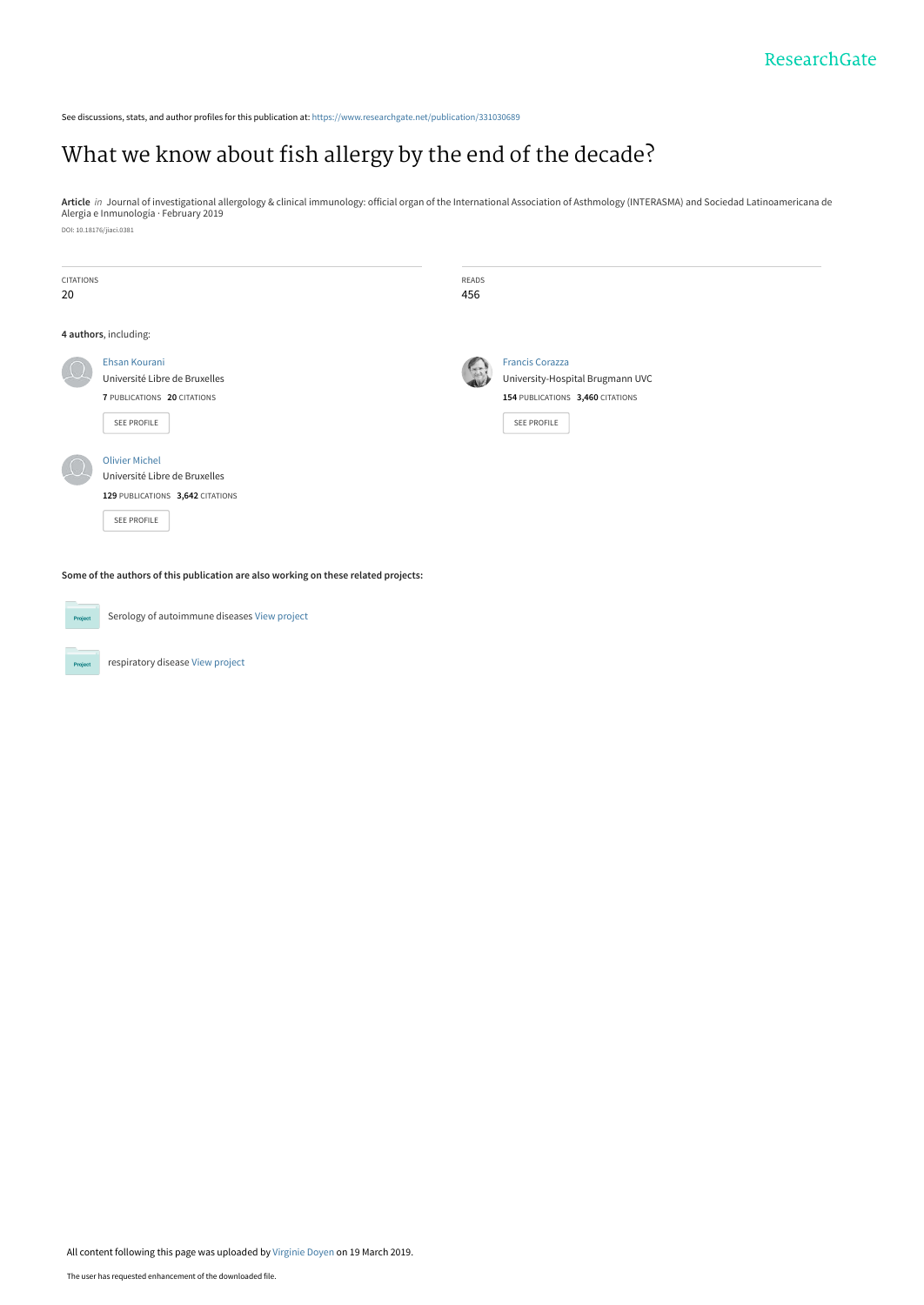# **What we know about fish allergy by the end of the decade?**

Running title: Advances in fish allergy in 2018.

Kourani E $^1$ , Corazza F $^2$ , Michel O $^3$ , Doyen V $^{3,4}$ 

<sup>1</sup> Pediatric department, Rafic Hariri University Hospital, Beirut, Lebanon.

 ${}^{2}$ Laboratory of immunology (LHUB-ULB) and Laboratory of Translational Research,

Brugmann University Hospital, Université Libre de Bruxelles (ULB), Brussels, Belgium.

 ${}^{3}$ Immuno-Allergology Clinic, Brugmann University Hospital, Université Libre de Bruxelles (ULB), Brussels, Belgium.

4 Immuno-Allergology Clinic and Laboratory of Translational Research, Brugmann University Hospital, Université Libre de Bruxelles (ULB), Brussels, Belgium.

Corresponding Author: Doyen Virginie Immuno-Allergology Clinic Brugmann University Hospital Van Gehuchten Place, 4 1020 Brussels E-mail: doyenv@yahoo.fr

This article has been accepted for publication and undergone full peer review but has not been through the copyediting, typesetting, pagination and proofreading process, which may lead to differences between this version and the Version of Record. Please cite this article as doi: 10.18176/jiaci.0381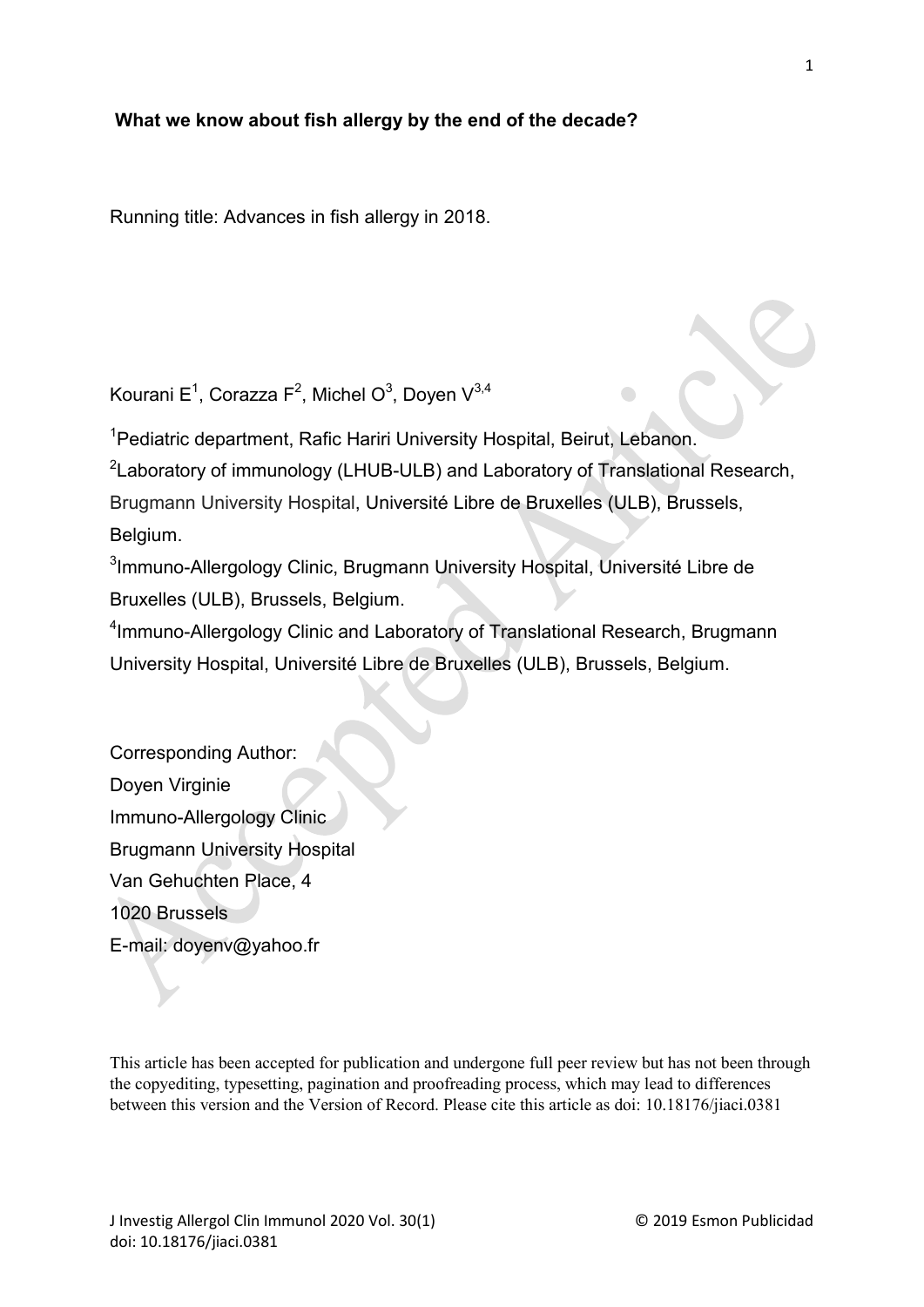Word count: 3796

Number of tables: 1

Number of figures: 0

Funding: No funding

Conflicts of interest: Nothing to report

 $\bigcirc$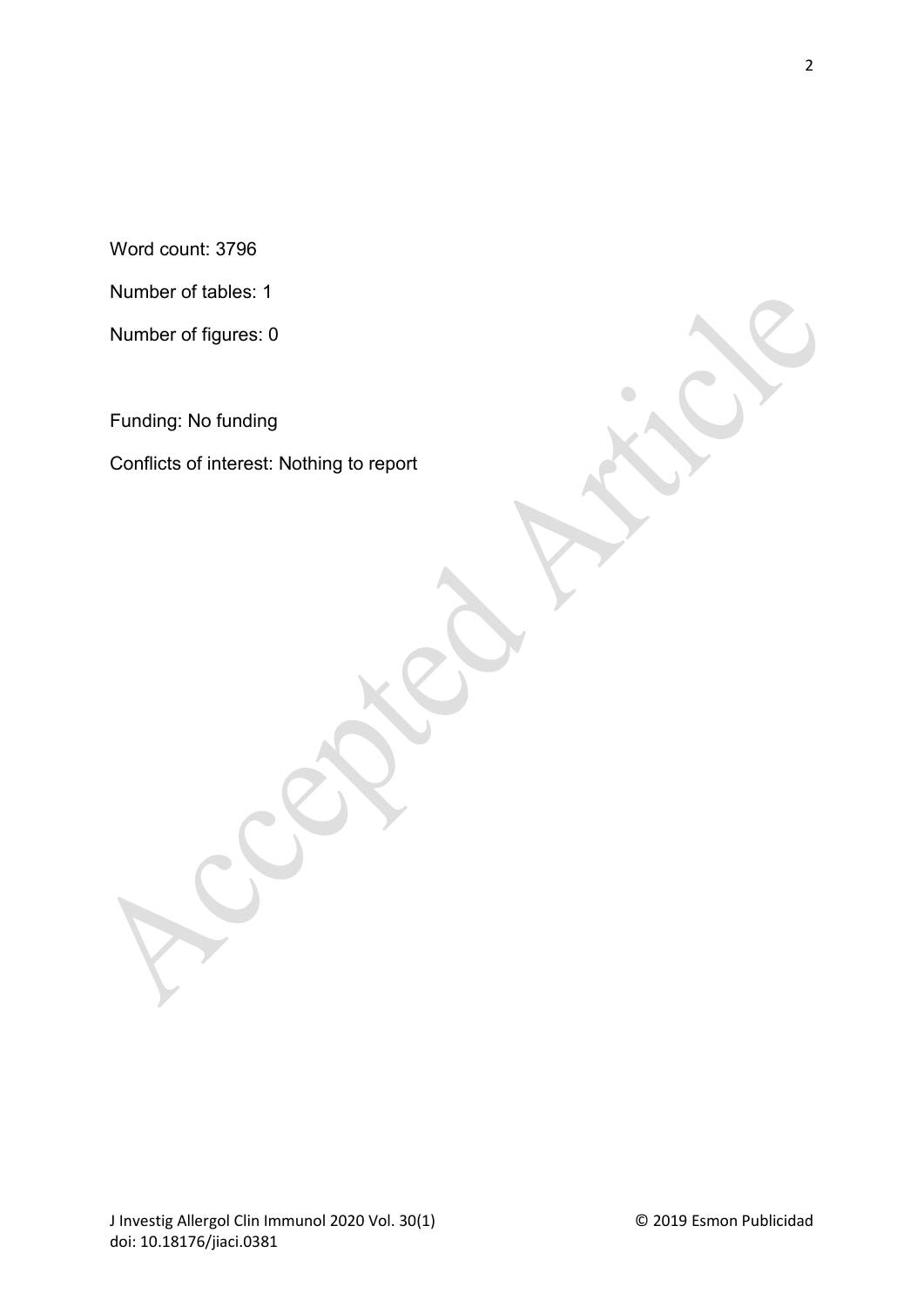## **Abstract**

Fish allergy is one of the most common food allergies. It is usually considered to be immunoglobulin (Ig) E-mediated and correlated well with diagnostic tests such as prick tests and/or specific IgE. Recommended treatment is avoidance, generally extended to all fishes. However, new clinical presentations have been described, including non-IgE-mediated disease, mono-sensitization, and new syndromes that are sometimes associated with surprising cross-reactivity. Advances in molecular allergy have provided insights into new allergens and have increased our understanding of cross-reactivity. This paper focuses on recent publications providing information for clinicians involved in the management of fish allergy.

**Keywords**: food allergy, fish, clinical aspects, allergens, parvalbumin, pseudo allergy, cross-reactivity.

## **Resumen**

La alergia al pescado es una de las alergias alimentarias más frecuentes. Constituye habitualmente una alergia IgE mediada que se identifica correctamente mediante las pruebas cutáneas y/o la IgE específica in vitro. El tratamiento recomendado es la evitación de la ingesta habitualmente de todo tipo de pescados. Sin embargo, hay otras formas de presentación como la alergia no-IgE mediada, monosensibilizaciones y nuevos síndromes asociados a otros tipos de reactividad cruzada. Los avances en el diagnóstico molecular han descrito nuevos alérgenos y aumentado nuestro conocimiento sobre la reactividad cruzada. Este artículo analiza las publicaciones recientes que proporcionan nueva información para el tratamiento de la alergia a pescados.

**Palabras clave:** Alergia alimentaria. Pescado. Aspectos clínicos. Alérgenos. Parvalbúmina. Pseudoalergia. Reactividad cruzada.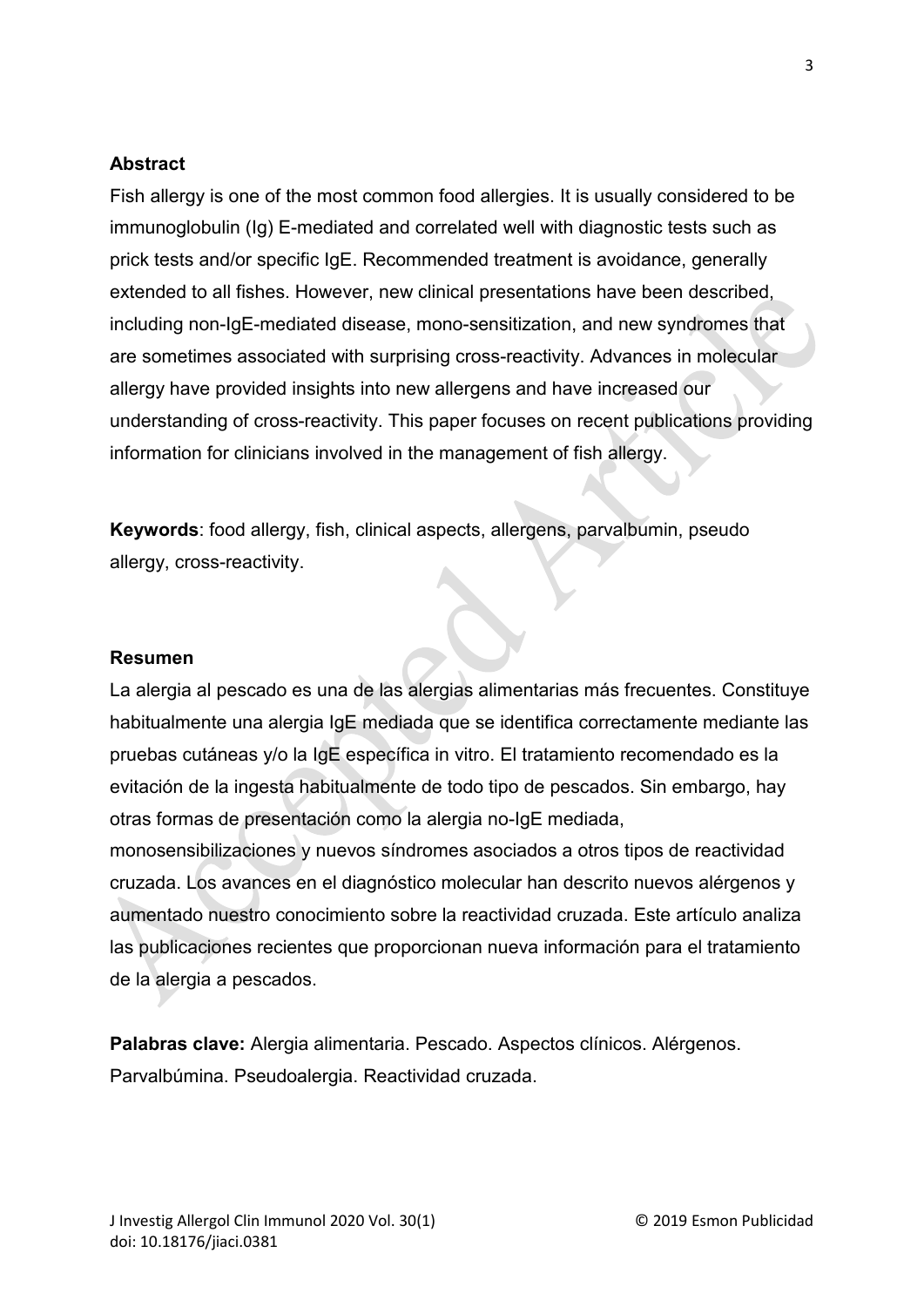#### **Introduction**

Fish consumption has grown in recent years due to its nutritional content, and this increase has been associated with an increase in fish allergy. The prevalence of fish allergy is variable and depends on local availability and consumption patterns; indeed, its prevalence is difficult to estimate because of confusion with pseudoallergic reactions and reactions to shellfish. However, the prevalence is generally considered to be lower than 1%. Fish allergy is essentially immunoglobulin E- (IgE-) mediated, but some non-IgE-mediated reactions have been described, especially in pediatric patients. Fish allergens can be transmitted by ingestion, by inhalation, or by skin contact, and the clinical manifestations can be mild, moderate, or severe. Crossreactivity between various fish species is frequent, but patients who are mono-allergic to one fish type can tolerate exposure to other types without adverse reactions. Some surprising cross-reactions have been described between fish and other food. This article discusses the most recent findings on fish allergy.

#### **Epidemiology**

Fish allergy is one of the eight main food allergies and can affect both children and adults [1,2]. Labelling of the industrialized countries requires its mandatory declaration regardless of the quantity or proportion in which it is part of the final product. The prevalence of fish allergy is not known, but less than 1% of the general population appear to have fish allergy, with a range of 0% to 8%, depending on the study population's food habits, the diagnostic criteria used in the study, the mode of exposure and the age of the population. It is more often seen in countries with higher fish consumption, such as Australia, Asia, and parts of Europe (Spain, Portugal, and Scandinavians countries) [2,3]. A 2016 review of 7333 articles identified by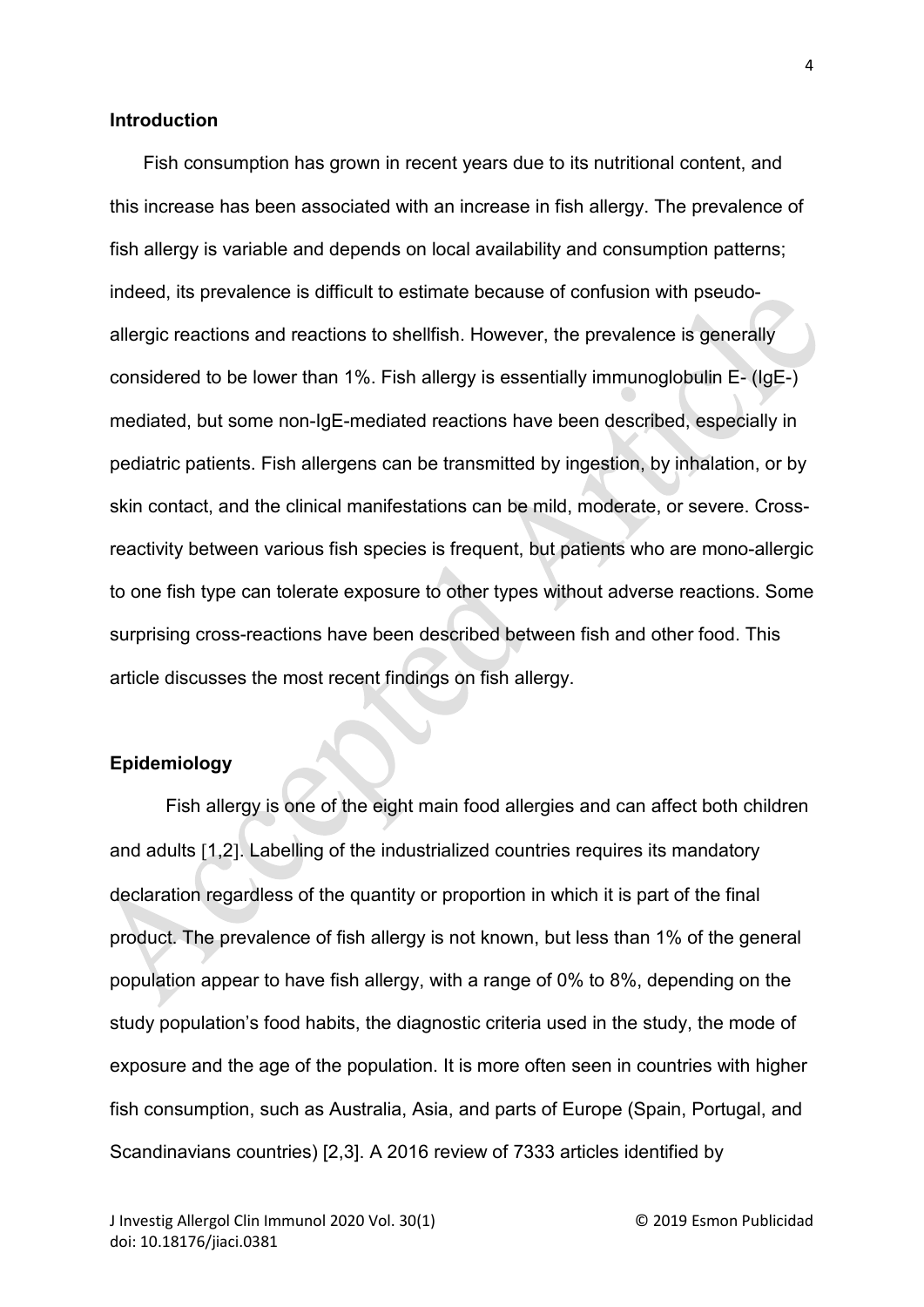Moonesinghe et al., of which 61 studies met the inclusion criteria and were included in this review, which reported that the prevalence of fish allergy varies from 0% to 7%, depending on the diagnostic method used i.e. self-questionnaire, prick test (PT), IgE-based test, clinical history, or sensitization. When food challenge tests were used, the prevalence was just 0.3% [3]. In Norway, 3% of food allergies at the age of 2 (n=3623) are attributed to fishes. In the United States, the prevalence of allergy to seafood was 5.9% in 14,948 study participants; 0.4% were allergic to fish, with the majority of these (67%) being allergic to multiple fish species [5]. In a recent study of 4400 adults in the United States, the population-based prevalence of fish allergy in response to a phone survey was approximately 0.7% [5]. In Asian countries, there is a higher prevalence of 2.29% in the Philippines versus 0.26% in Singapore and 0.29% in Thailand [4].

Occupational allergy due to fish allergen exposure was first described in 1937 by Besche [5]. The prevalence of occupational asthma due to fish allergens exposure is estimated to account for 2% to 8% of occupational asthma among exposed individuals [1,6] and occurs mainly in countries where the fishing industry is important.

# **Biological classification**

Fish species are divided into two main groups: cartilaginous fish (chondrichthyes: sharks and rays); and bony fish and osteichthyes, which includes two classes, sacropterygii (lobe-finned fish: lungfish, coelacanths) and actinopterygii (ray-finned fish: teleosts) [4,7,8]. Of the 30000 known species of fish, most are teleosts. A limited number of species are frequently consumed: Salmoniformes (salmons and trouts), Gadiformes (cods and hakes), Perciformes (mackerels and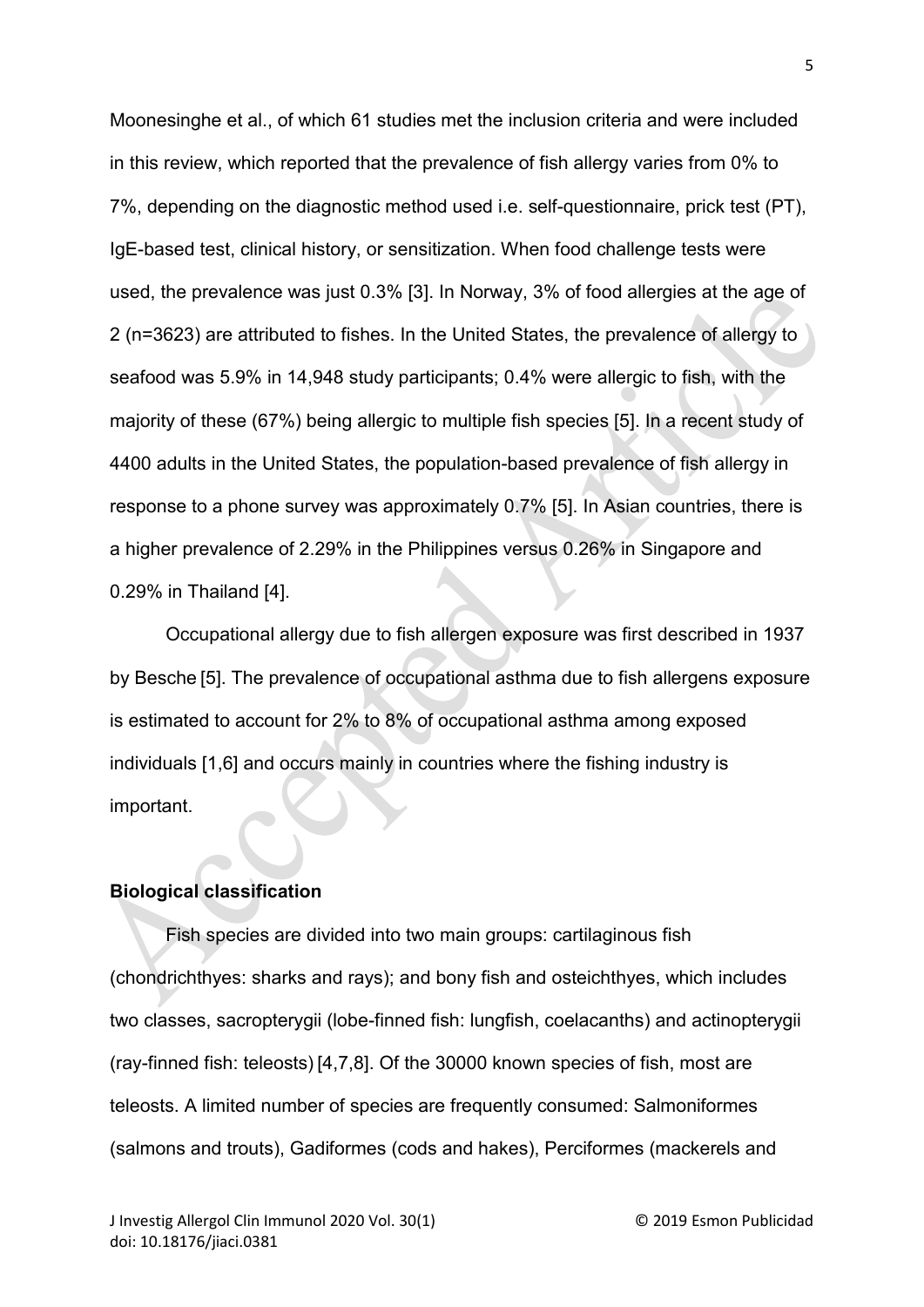tunas), Clupeiformes (herrings and sardines), Cypriniformes (carps and goldfish), Siluriformes (catfish), and Pleuronectiformes (sole, flounder, turbot, and halibut) [1,5,9,10].

#### **Clinical aspects of fish allergy**

Fish allergy is generally IgE-mediated, and affected patients present with immediate clinical signs, which are usually severe. The classic clinical signs include oral allergy syndrome, cutaneous symptoms (diffuse urticaria, angioedema), gastrointestinal manifestations (abdominal pain, diarrhea, and sudden-onset vomiting), respiratory symptoms (rhinitis, asthma), and in the most severe cases, anaphylactic shock. Respiratory symptoms can occur due to vapor inhalation while cooking fish [6]. Non-IgE-mediated reactions have mainly been reported in pediatric cases as food protein-induced enterocolitis syndrome (FPIES). The clinical presentation is different from IgE-mediated symptoms. Acute FPIES manifests within 1-4 hours after ingestion with repetitive emesis, pallor, and lethargy progressing to dehydration and in some cases hypovolemic shock. Chronic FPIES manifests with intermittent emesis, watery diarrhea, and poor growth progressing to dehydration. Diagnosis of FPIES relies on recognition of a pattern of clinical symptoms [11,12,13]. Fish is one the most frequent FPIES trigger in Mediterranean countries [14]. Study from Vazquez-Otiz et al. recently conducted in Spain, showed that of 81 children who presented with FPIES fish was the main trigger in 54.3% of the cases [11]. In another European series, FPIES due to fish was also common but only represented 12% to 15% of FPIES cases [15,16,17]. Notably, these results differed from those found in other countries, particularly in the United States, where FPIES is frequently due to multiple foods [11]. FPIES induced by fish has some particularities compared to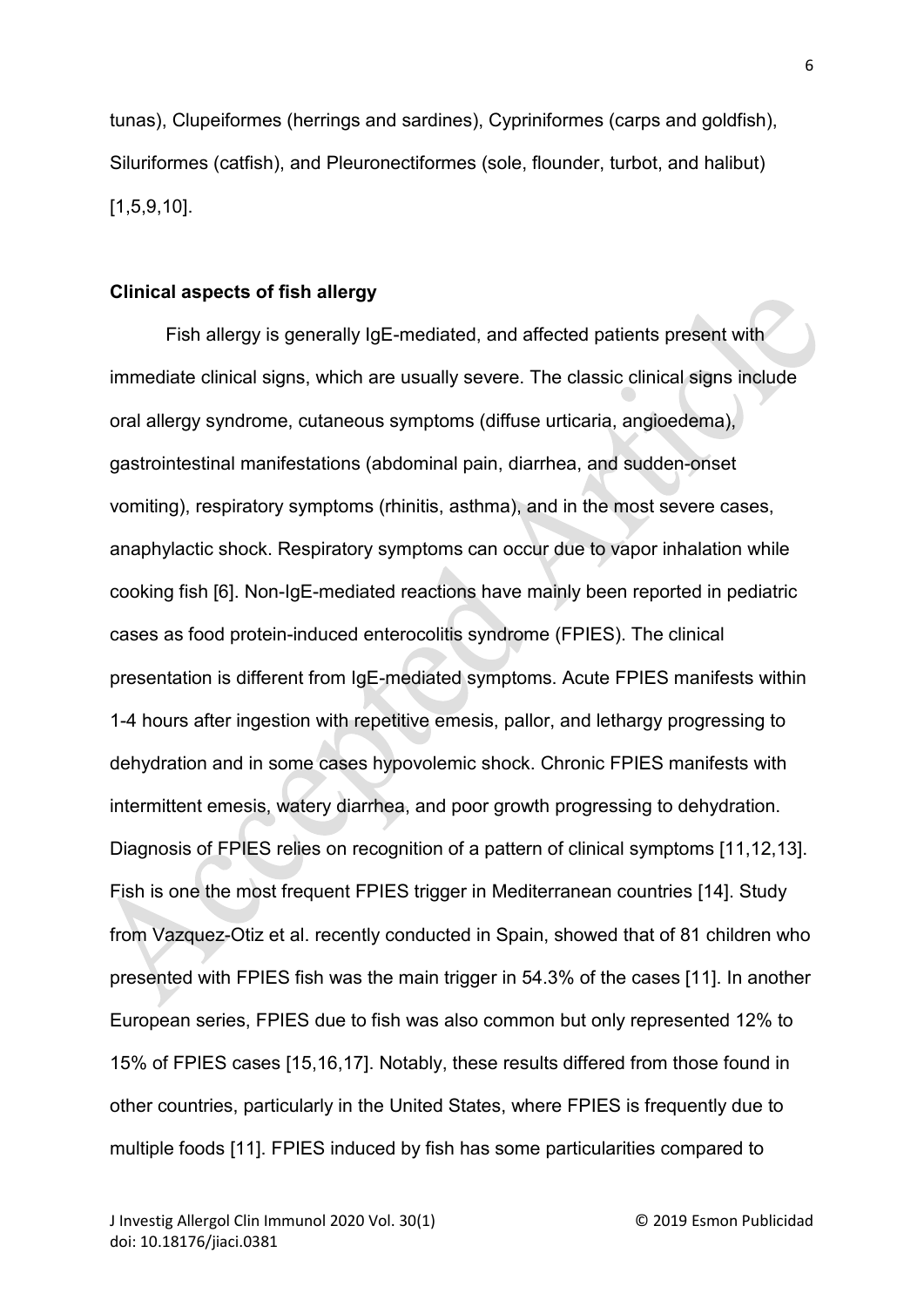those produced by other foods: it begins later (except those caused by shellfish) and has a later resolution, at least than those produced by milk. FPIES has also been described for fish in adults and adolescents, being in them the second cause after shellfish [18,19].

Occupational allergy due to exposure to fish allergens can lead to upper and lower (rhinitis, asthma) respiratory symptoms, conjunctivitis, contact dermatitis, and urticaria. Anaphylaxis due to cutaneous contact has also been reported [6,20]. Few clinical studies have investigated the minimal eliciting doses for fish allergy. However, very low amounts of fish (in the milligram range) seem to be sufficient for triggering allergic symptoms in sensitized patients and in the Europrevall study, the ED10 was established in 27 mg [21,22]. This could explain the allergic reactions in certain patients to traces of protein in fish oils.

Little is known about the natural history of fish allergy. For IgE-mediated allergies, sensitization generally starts during childhood and often persists until adulthood [23,24], although some patients develop a clinical tolerance [20]. Published studies indicate that the evolution is variable for FPIES. In a Spanish cohort, 75% of children with FPIES triggered by fish acquired tolerance by 5 years of age [11], while other studies in Europe reported tolerance in 19% to 36% of studied cases [15,16,17].

## **Allergens**

The identification and accurate characterization of fish allergens from distinct species and regions allow more precise diagnoses and facilitate the prevention of allergic reactions [26]. However, at the molecular level, less than 0.5% species have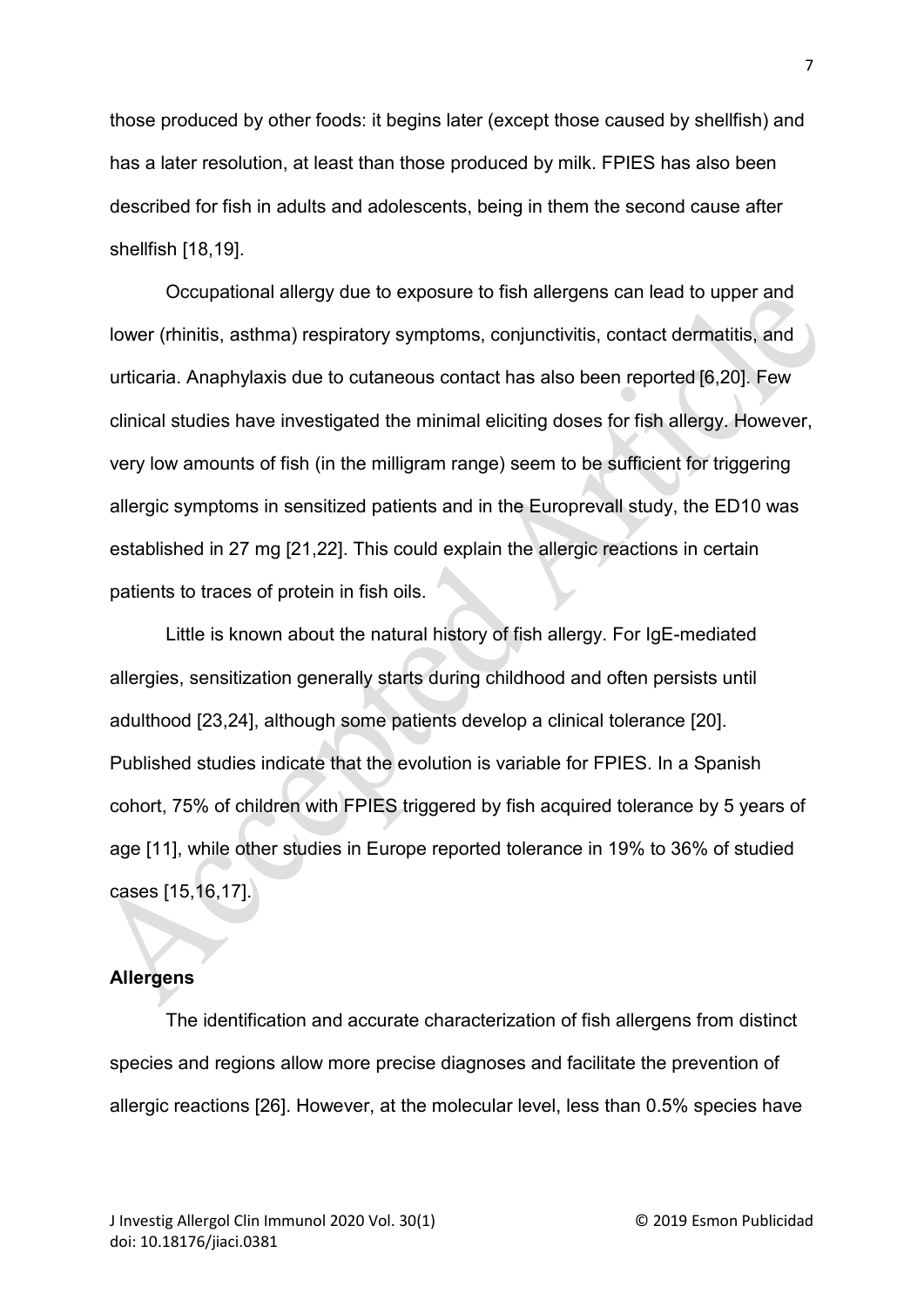been analyzed. The analyses have mainly included fish that are commonly consumed in Europe, such as carp, salmon, trout, tuna, and cod [5,10].

#### Parvalbumin

Parvalbumin proteins represent the major fish allergen. These small (10- to 12-kDa) muscle proteins belong to the family of calcium-binding proteins and are resistant to enzymatic digestion and to heat [4]. Elsayed et al. identified the first fish allergen, parvalbumin from Baltic cod (Gad c 1 or allergen M), in 1969. Since then, parvalbumin has been identified as an allergen in other species as well, including in salmon (Sal s 1), mackerel (Sco a 1, Sco s 1 and Sco j 1), carp (Cyp c 1), and several species of tropical fish [4,23].

The parvalbumin protein is globular in shape and contains six helices, termed helices A–F. Parvalbumin is an EF-hand calcium-binding protein; these proteins are characterized by the presence of a helix, a loop, and a second helix, with the two helices arranged like the spread thumb and index finger of a human hand [1,4]. Calcium binds to these helices via ionic bonds, which results in conformational stability. Two parvalbumin isoforms have been identified, alpha and beta. Parvalbumin alpha is found mainly in cartilaginous fishes and does not seem to be allergenic. The clinical cross-reactivity between alpha- and beta-parvalbumin is very low in both fish classes (bony and cartilaginous), although this phenomenon is not fully understood. Most of the sequenced fish parvalbumin proteins are beta isoforms, which are found in bony fishes [1,4]. Teleost fish have two types of muscle, white muscle (also called light muscle) used for short bursts of swimming and dark muscle (also called red muscle) which is located directly under the skin, that is for continuous swimming. White muscle fibers with fast contraction have the highest concentration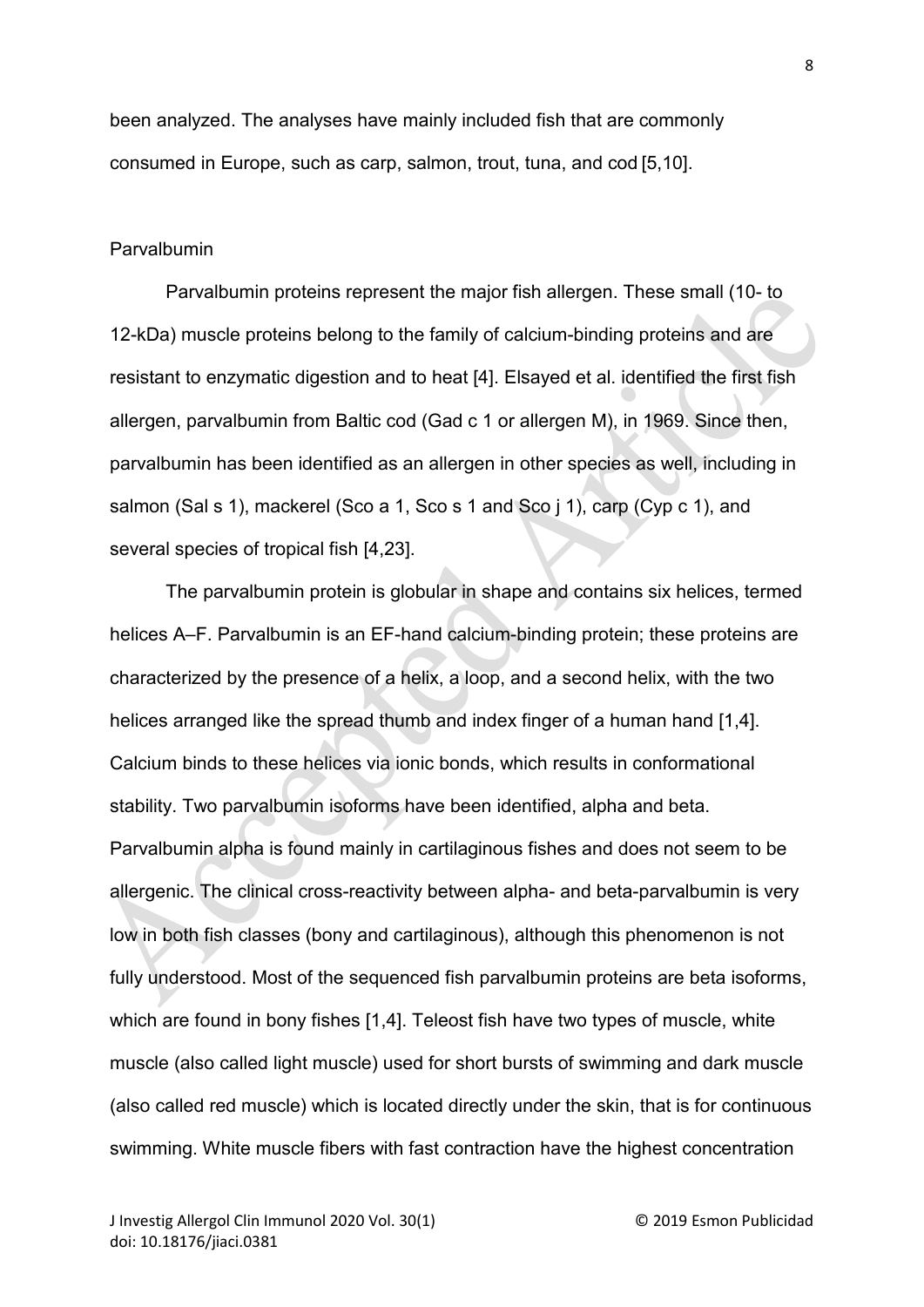of parvalbumin such as flounder and cod while red slow contracting muscle fibers such in as tuna and skipjack contain lower levels. Since the proportion of white and red muscle varies between species, the parvalbumin content also varies in different species [1,27]. Large migratory fish, such as those in the Xiphiidae family (e.g. swordfish), have lower parvalbumin content than small sedentary fish (e.g. cod, carp, redfish and herring) [28,29]. For example, swordfish have less than 1 mg of parvalbumin per gram of fresh fillet, similar to the concentration found in tuna [2329] and Meanwhile, other fish species, such as cod (*Gadus morhua*) and carp (*Cyprinus carpio*), have more than 2.5 mg of parvalbumin per gram [29]. Consequently, patients who are allergic to the parvalbumin in fish can tolerate certain species of bony fish with low parvalbumin concentrations, such as tuna and swordfish [28,29]. Additionally, the concentration of parvalbumin varies not only in different species but also in different parts of the fish, it is higher in dorsal than ventral and rostral regions than caudal [30].

Between 70% and 95% of patients who are allergic to fish have specific IgE against parvalbumin; the percentage varies depending on the type of fish used in the test and the studied population. Parvalbumin proteins from different fish species have a high level of sequence identity (>70%) and show structural similarity, which explains the observed parvalbumin IgE-dependent cross-reactivity. It is important to note that these allergens contain other epitopes in more variable regions of the parvalbumin protein. Such epitopes represent specific antigenic determinants for certain species, and the IgE reactivity to these epitopes correlates with clinical monosensitization to a single species of fish [1,4,7,9]. Example is exclusive allergy to salmonids by monosensitization to its parvalbumin [31].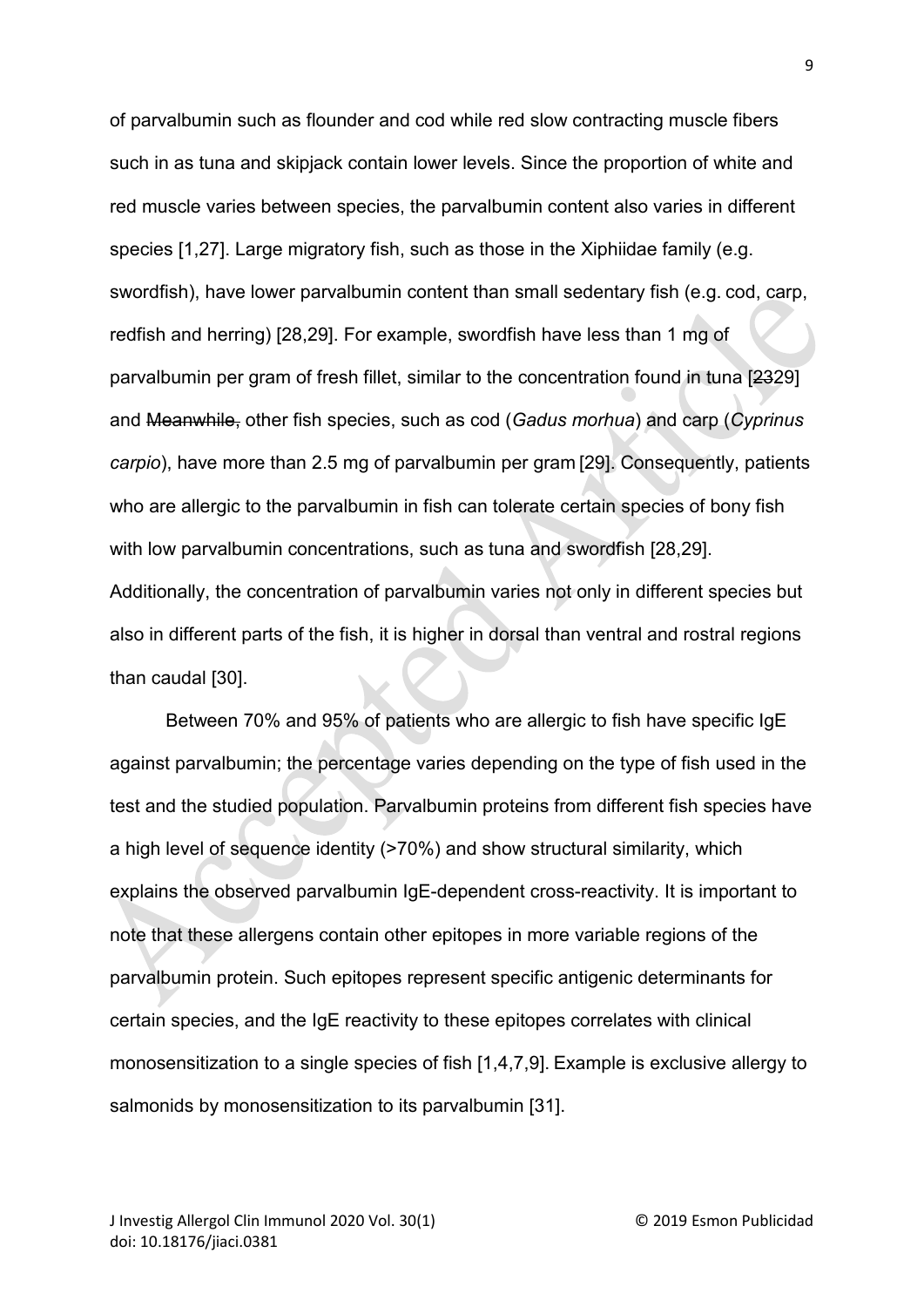Interestingly, beta-parvalbumin proteins from bony fish have a relatively high level of sequence identity with the alpha-parvalbumin in amphibian muscle (63% to 76%), reptiles (56% to 69%), and birds (54% to 71%) [4]. This may explain the clinical cross-reactivity between these species. Table 1 shows allergens that have been sequenced from various fish species [4,10].

#### Other allergens

Other fish allergens have also been described. Both enolases and aldolases are clinically relevant to fish allergy, but the allergenicity of these proteins is less well established than the allergenicity of parvalbumin proteins [1,10]. Enolase (50 kDa) and aldolase (40 kDa) are enzymes involved in glucose metabolism. IgE reactivity against enolases and aldolases from tuna, salmon, and cod is found in patients both with and without parvalbumin sensitization. These two enzymes are less stable than parvalbumin. Interspecies cross-reactivity for enolase and aldolase is limited and clearly lower than that between parvalbumins. In 2013, a study by Kuehn et al. estimated the prevalence of fish allergy due to enolase and aldolase to be 63% for enolase and 50% for aldolase [24]. There was recently a case report of an 8-year-old patient with anaphylaxis due to swordfish. Four proteins were identified as involved allergens: pyruvate kinase, enolase, aldolase, and triosephosphate isomerase. This was the first report to describe these allergens in swordfish; notably, parvalbumin was not involved in the reaction [29].

Collagen was identified as a fish allergen in the early 2000s. Collagen is a rodshaped protein of about 330 kDa that is present mainly in skin. A Japanese study (n=36) in 2016 showed that 50% of patients who were allergic to fish had IgE reactivity to mackerel collagen [32]. Collagen from cartilaginous fish has lower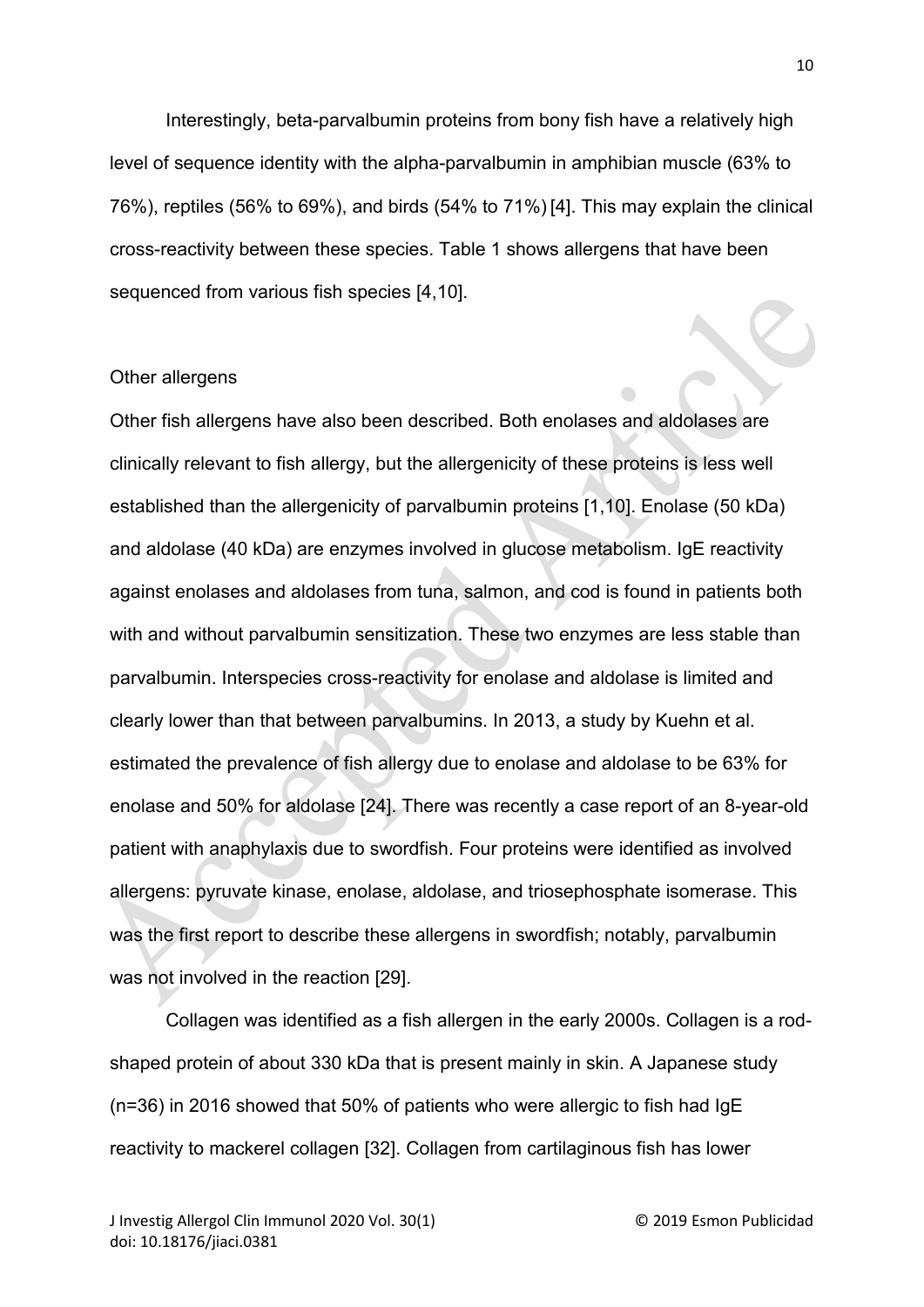allergenicity than collagen from bony fish [33]. Gelatin (collagen type I) is often used in the food industry and in pharmaceuticals to replace mammalian gelatin. The allergenicity of gelatin differs from that of collagen because of the destruction of some epitopes by the hydrolysis process. Fish collagen and gelatin found respectively in dietary supplements and marshmallows have been involved in allergic reaction [35,36]. Gelatin poses an allergenic risk due to potential contamination by parvalbumin. Indeed, traces of parvalbumin have been detected in isinglass, a type of gelatin that is used in the clarification of wine and that has, until now, been considered non-allergenic [37].

Tropomyosin are alpha-helical proteins belonging to the family of actin binding proteins. There are numerous isoforms in molds and in both muscle and non-muscle cells of animals [38]. Tropomyosin is considered an invertebrate pan-allergen, and the tropomyosin found in vertebrates has was not classically considered as been allergenic. Nevertheless, its allergenicity was first described in 2013 in tilapia from Mozambique (*Oreochromis mossambicus*) [3139]. Subsequently, another group that used immunoblotting reported IgE-mediated immunoreactivity to tropomyosin from cod, yellow tuna, and swordfish in 10 of a cohort of 19 patients who presented with recurrent type I hypersensitivity following fish ingestion. It is particularly interesting to note that these patients had negative PTs for commercial fish extracts [40]. The homology between invertebrate tropomyosin and fish tropomyosin is only 57%, which theoretically is not sufficient to lead to clinical cross-reactivity [39]. However, Peixoto et al described a child suspected of clinical cross-reactivity between fish and shrimp tropomyosin [41].

Vitellogenin is a protein found in fish eggs. It is resistant to enzymatic digestion, suggesting that the relevant allergens are sub-fragments of vitellogenin,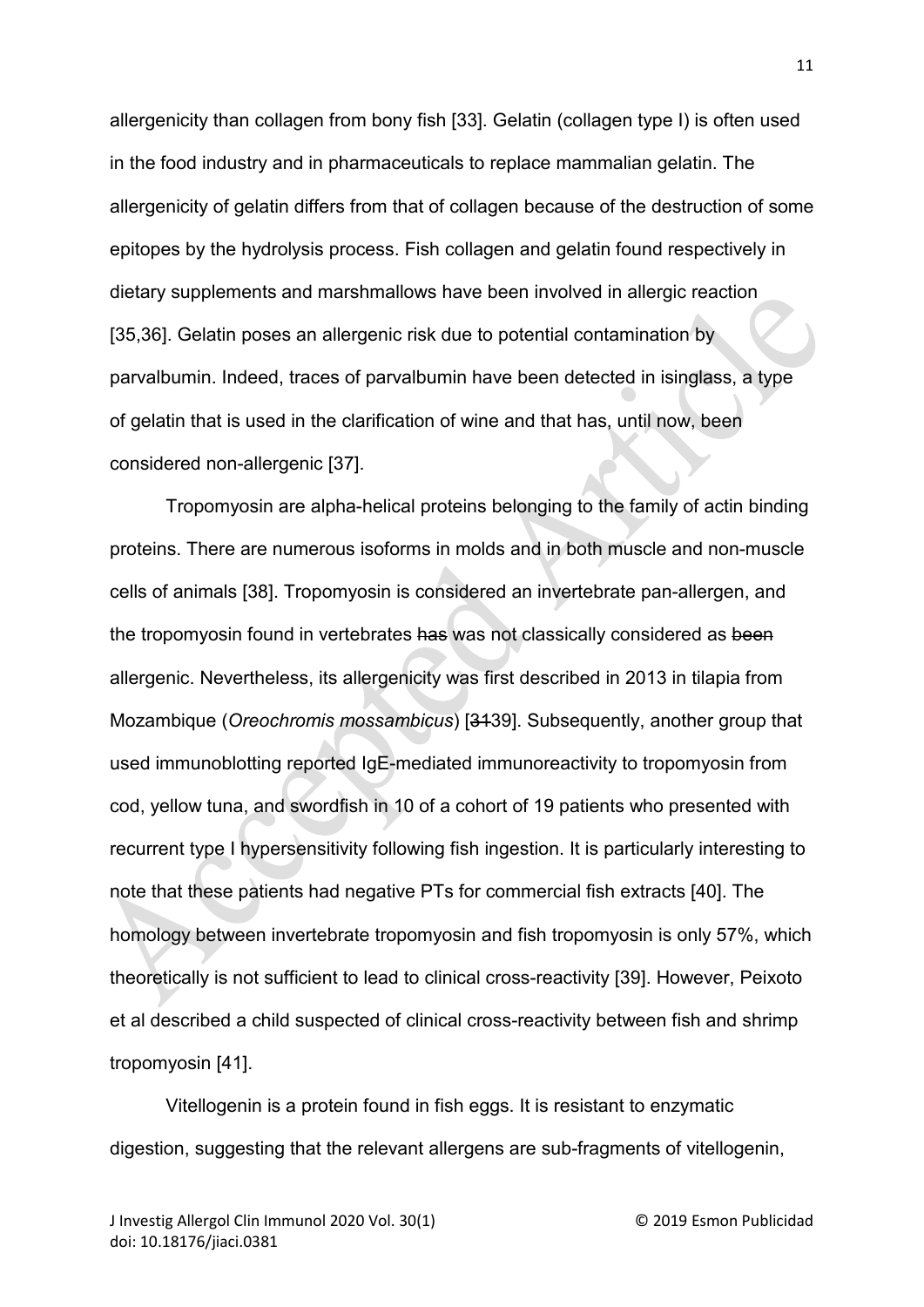such as lipovitellin and ß'-component (ß'-c). Clinical reactivity to vitellogenin is variable and is often specific to certain types of caviar, but cross-reactivity to other fish eggs has been reported, especially cross-reactivity between salmon eggs and herring eggs [42,43]. No cross-reactivity with chicken egg-equivalent proteins has been found [43,44].

Mention should be made of other potential allergens of fish of unknown relevance such as aldehyde phosphate dehydrogenase, triosephosphate isomerase, glyceraldehyde-3-phosphatide dehydrogenase and creatine kinase [45,46].

### **Cross-reactivity**

There is frequently clinical cross-reactivity between different fish species, which is why patients with fish allergy are often advised to avoid all species of fish and all fish-derived products [9]. However, numerous patients who are allergic to one fish species seem to tolerate other species. This difference in reactivity can be explained by the phylogenetic dispersion of species and by different allergen content [23]. For example, a patient who is allergic to the parvalbumin in fish may be able to tolerate certain species of fish that have low parvalbumin content, such as tuna and swordfish [28,29,47]. To date, monosensitivity has been described for sole, swordfish, pangasius/tilapia, tuna/marlin, cod and, more recently, for salmon [21,48,49].

Until recently, the weak clinical cross-reactivity between parvalbumin alpha and beta in the two classes of fish (cartilaginous and bony) has not been understood [1,4]. A study by Kalic et al. of 17 patients with fish allergy showed that the specific IgE level and basophil activation were significantly lower for alpha parvalbumin from shark and ray than for beta parvalbumin from the studied bony fishes. In some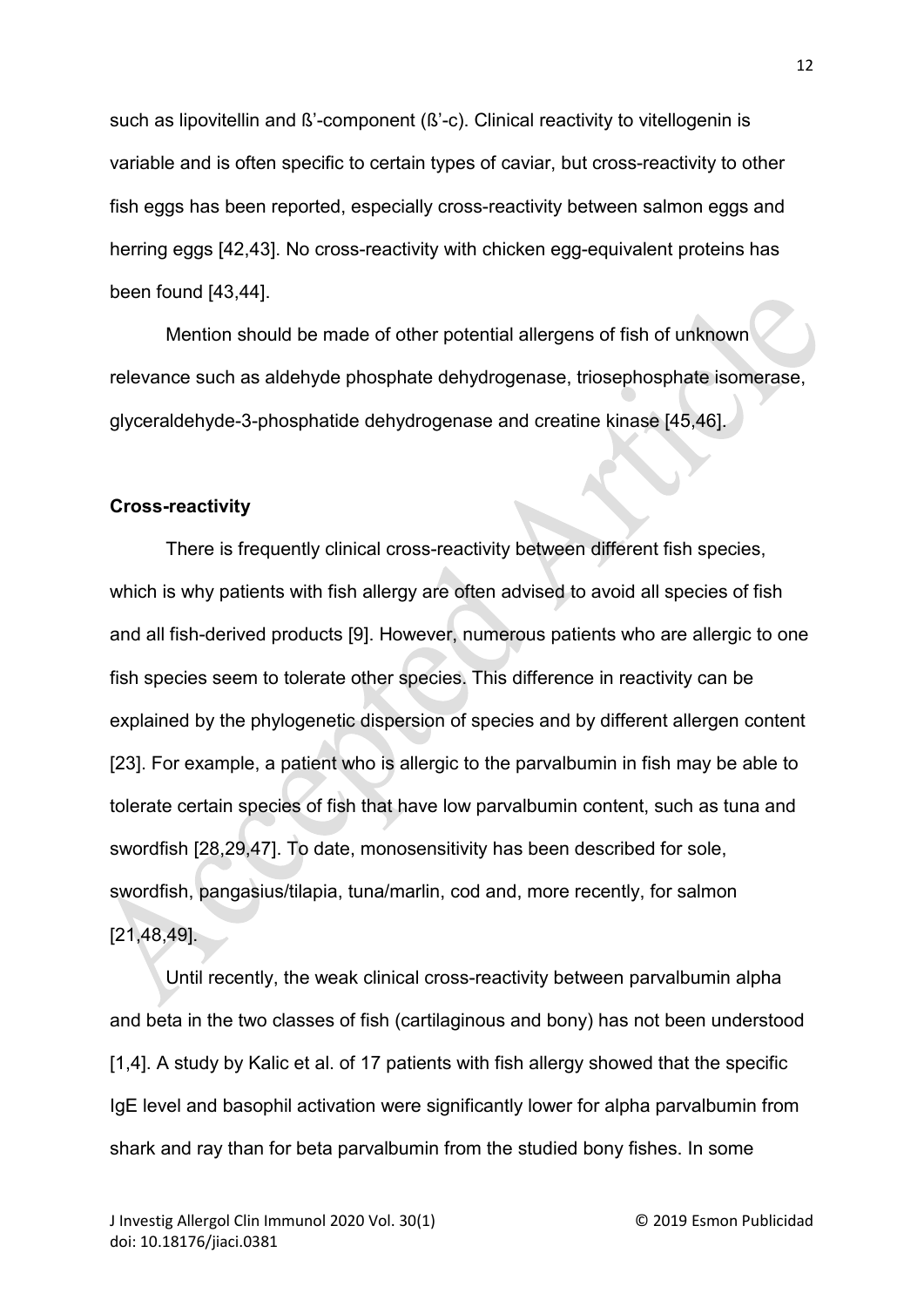patients, the absence of clinical reactivity to ray was confirmed by an oral challenge test. The researchers concluded that cartilaginous fish are well tolerated by patients allergic to bony fish, thereby helping the patients avoid useless food restriction [50]. In the same sense Calderon-Rodriguez et al [51] describe good tolerance to dogfish (a small shark frequently consumed in southern Spain) in patients allergic to bony fish. Also, the collagen of the cartilaginous fish seems to be less allergenic than that of the bony fish [33].

Cross-reactivity with other meat sources has also been described. For amphibians, the cross-reactivity between fish and frog involves beta parvalbumin [52]. Recently, Haroun-Diaz et al. reported the first case of anaphylaxis due to cross-reactivity between fish and crocodile meat [53]. Kuehn et al. reported clinical cross-reactivity to poultry in a cohort of 36 patients that showed allergies to both fish and chicken meat, termed fish-chicken syndrome. Notably, both enolase (Gal d 9) and aldolase (Gal d 10) in chicken meat play major roles in this syndrome, as does parvalbumin (Gal d 8) [1,7,34,54]. Fish-chicken syndrome seems to have a low prevalence. A retrospective study of the results of PTs (n=3232) that were conducted between 2012 and 2016 at Brugmann University Medical Center looked at the prevalence of the association between sensitization to chicken and allergy to fish and found an association in 14% of cases (unpublished data). That study did not demonstrate immunological crossreactivity; thus, we suspect that real cross-reactivity has an even lower prevalence. The sensitization profiles differed between the group of patients with an allergy to fish and the group with an allergy to chicken. The clinical presentation of subjects with allergies to both is usually severe and seems to be evolutionary.

Cross-reactivity to fish and other seafood (shellfish, mollusks) has not been demonstrated. Although such cross-reactivity has been suggested, the results of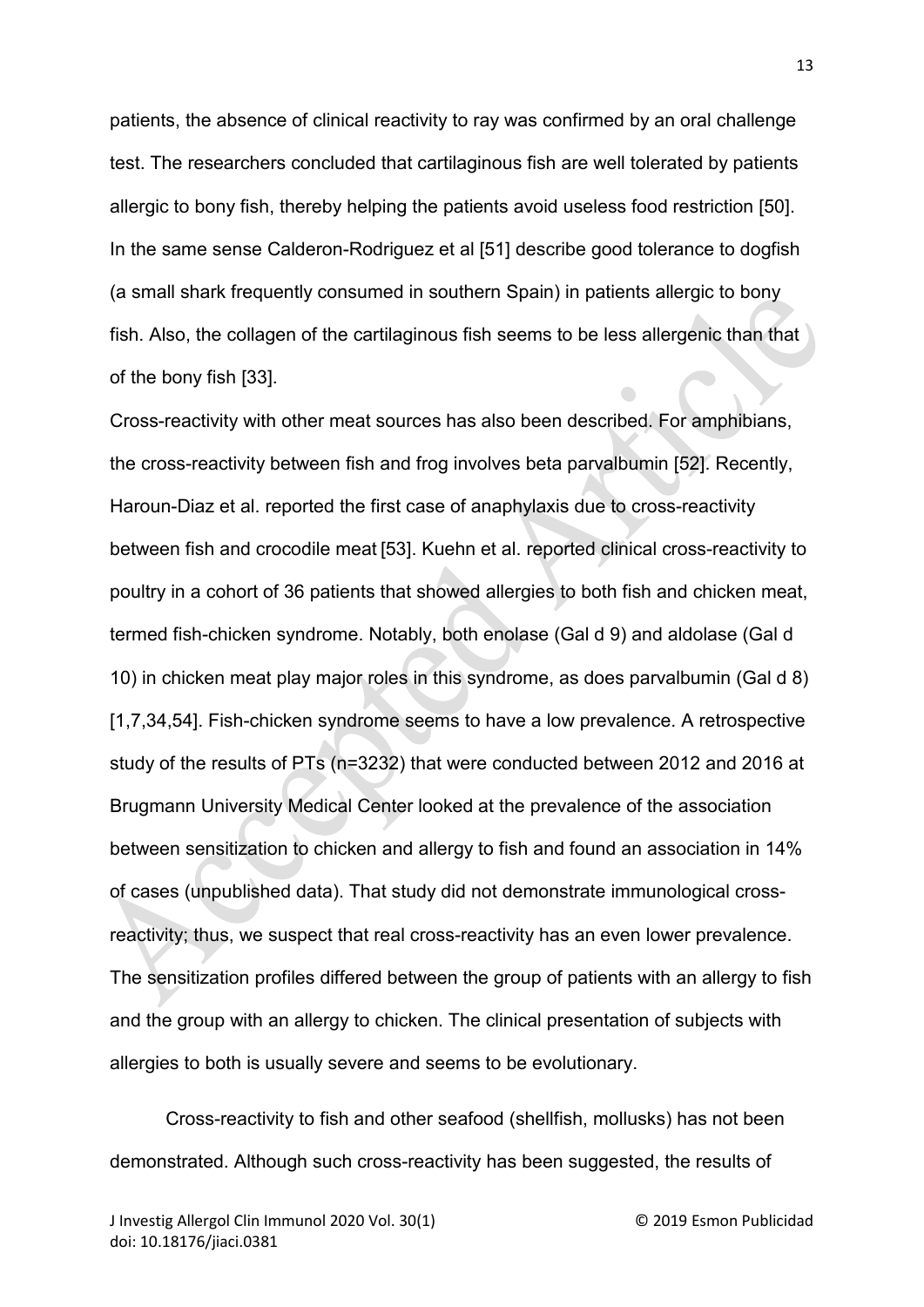molecular analysis have not yet confirmed this hypothesis [7,21]. Tropomyosin would be the trigger allergen, and fish tropomyosin shows a particular IgE specificity. However, serum samples from patients with shellfish allergy do not recognize any of the tropomyosin samples from tested fishes *in vitro*. One proposed hypothesis is that vertebrate tropomyosin is digested into smaller fragments than invertebrate tropomyosin and that these smaller fragments no longer form the three-dimensional IgE epitopes that are found in invertebrate tropomyosin [40].

## **Effects of Processing and Digestion on Allergenicity**

Some industrial processes modify parvalbumin allergenicity. For example, the allergenicity of canned tuna is lower than the allergenicity of some fresh fish, which explains why some patients with fish allergy show tolerance to canned tuna [55]. Notably, there are no reported allergies to surimi, which contains the flesh of pasteurized fish. This is probably explained by the intensive processing the fish undergoes during manufacturing. Aldolases and enolase seem to be more sensitive to heat and food processing than parvalbumins [24].

Gastric acidity also affects allergenicity. A comparison of fish digested in a pH 3 environments to fish digested in a more acidic pH 2 environments (which is the normal gastric pH in humans) demonstrates that higher pH allows some allergenicity to be preserved. Consequently, anti-acid drugs can lead to incomplete allergen digestion [4,5].

#### **Diagnosis**

Patient history and dietary survey remain important elements in the diagnosis of fish allergy. PTs that use commercial fish extracts or fresh fish plus allergen-specific IgE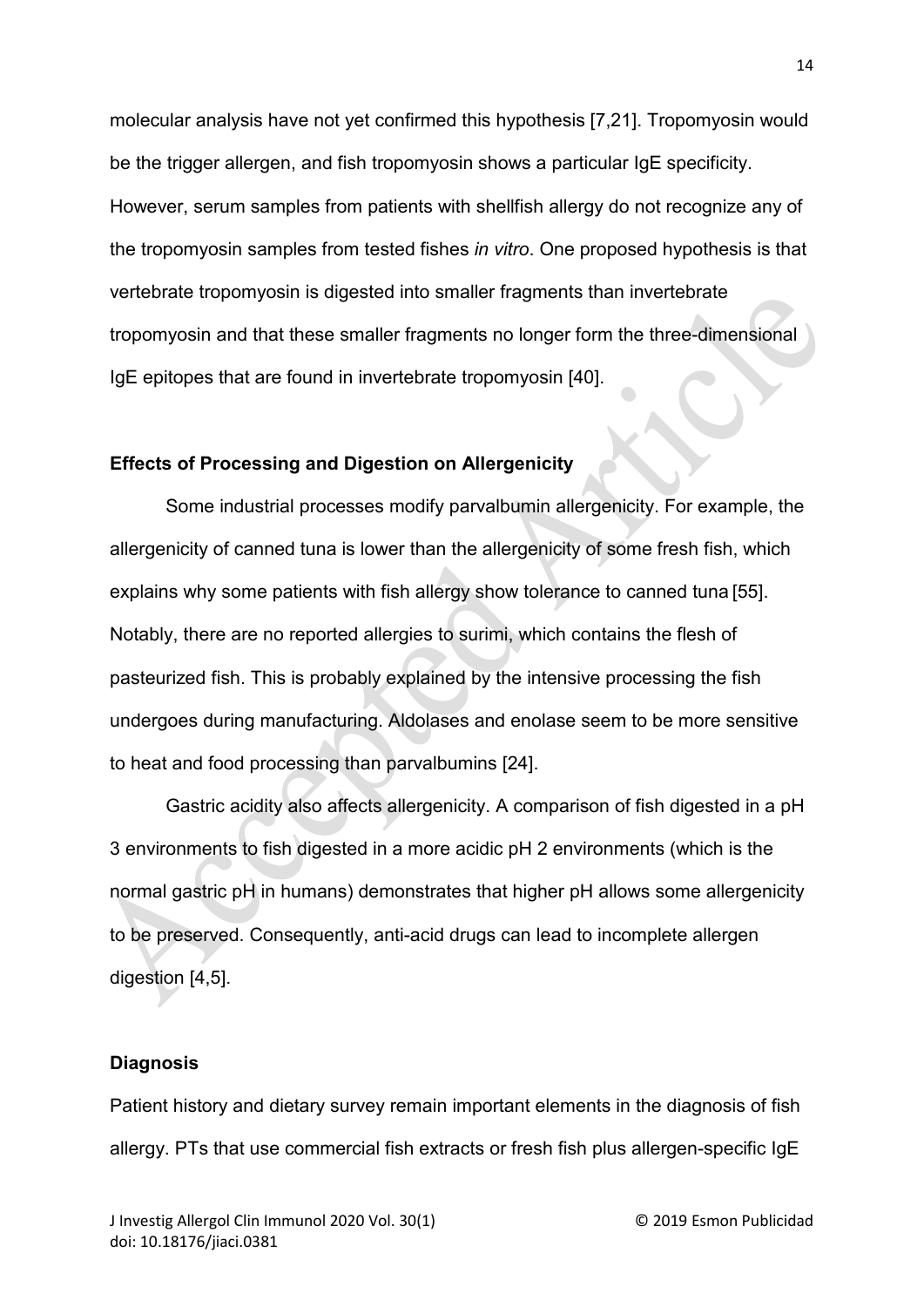tests are routinely used to diagnose fish allergy. A PT is frequently used as the first diagnostic test because it is a rapid and low-cost assay. Nevertheless, PTs have low specificity and have a positive predictive value (PPV) less than 50% [5]. In addition, the efficacy of PTs is limited by frequent cross-reactivity that is not clinically relevant  $[1,4]$ .

Allergen-specific IgE testing is generally a good indicator of sensitization to fish but its ability to distinguish clinical reactivity from immunological cross-reactivity is limited and cut-off depends on the studied population and has been review by Garcia et al [56]. For example, for cod allergy, a specific IgE level of 20 KU/l has been shown to predict clinical reactivity [4,56]. While, other authors have described much lower cut-off points with high PPV (i.e. 0.35kU/L with PPV 91% in adults, 1.8kU/L with PPV 71% in children and adolescents) [56]. More than 30 fish extracts and two parvalbumin molecular allergens are available for use in specific IgE testing [1]. Notably, a negative result in specific IgE testing does not entirely exclude an allergic mechanism [57]. Gastrointestinal symptoms may not be accompanied by a positive PT or specific IgE test results [58]. Clinical reactivity can be verified by oral challenge, ideally double-blind, which is the gold standard for diagnosis [5].

## **Differential diagnosis**

Anisakis infestation (*Anisakis simplex*, helminth) results in the contamination of fish flesh by this parasite, which can cause severe allergic reactions in those who consume the fish. The symptoms can be digestive, cutaneous (urticaria, dermatitis), respiratory (asthma), and even anaphylactic. A new clinical concept of *Anisakis*  allergy attributes this reaction not only to the presence of certain proteins derived from the parasite but also to the presence of viable parasites [59]. This hypothesis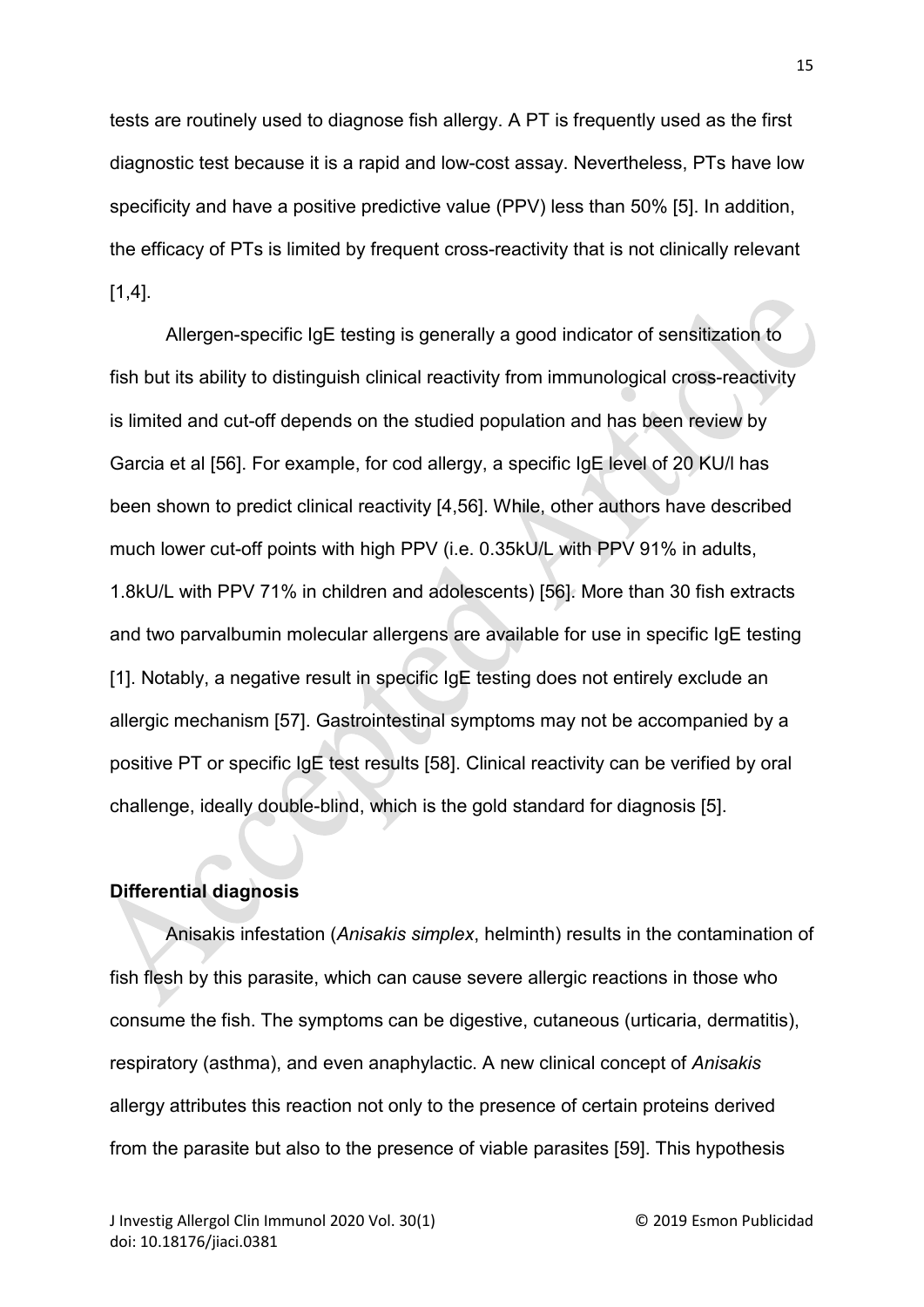was confirmed by an oral challenge test that used non-viable parasites, which was negative. Freezing at –20°C for at least 24h is sufficient to kill the parasites [59]. Few studies have investigated the prevalence of *Anisakis* allergy. The current diagnostic approach is based on *in vitro* specific anti-*Anisakis* IgE testing and/or *in vivo* PT (when available) [5,60]. In a recent study in Italy, specific anti-*Anisakis* IgE (CAP) was not detected in 9 cases among 20 children with suggestive clinical history and positive PT [61].

Histamine poisoning or scombroid syndrome represents another a cause of pseudo-allergy and stems from the high content of histamine in certain fish that have been badly preserved. Histamine is an endogenous amine that is produced by the conversion of histidine by histidine decarboxylase. The latter is found in bacteria that contaminate some preserved fish. The efficiency of histidine decarboxylase depends on temperature, on pH, and on the sodium concentration. Ideally, fish should be kept at a temperature of 0°C or lower so that the bacteria cannot proliferate and so that the histidine decarboxylase cannot be activated [62]. Scombroid syndrome is a benign illness that begins 10 to 30 min after ingestion of fish, and it spontaneously resolves within 24 h. The clinical presentation can be confused with that of fish allergy, but certain elements should prompt suspicion of a scombroid syndrome diagnosis, including abdominal pain, diarrhea, nausea and vomiting; facial or generalized erythema; urticaria and/or edema; headache or dizziness; xerostomia and metallic or bitter taste; and palpitations. Respiratory symptoms and low blood pressure are rare [63].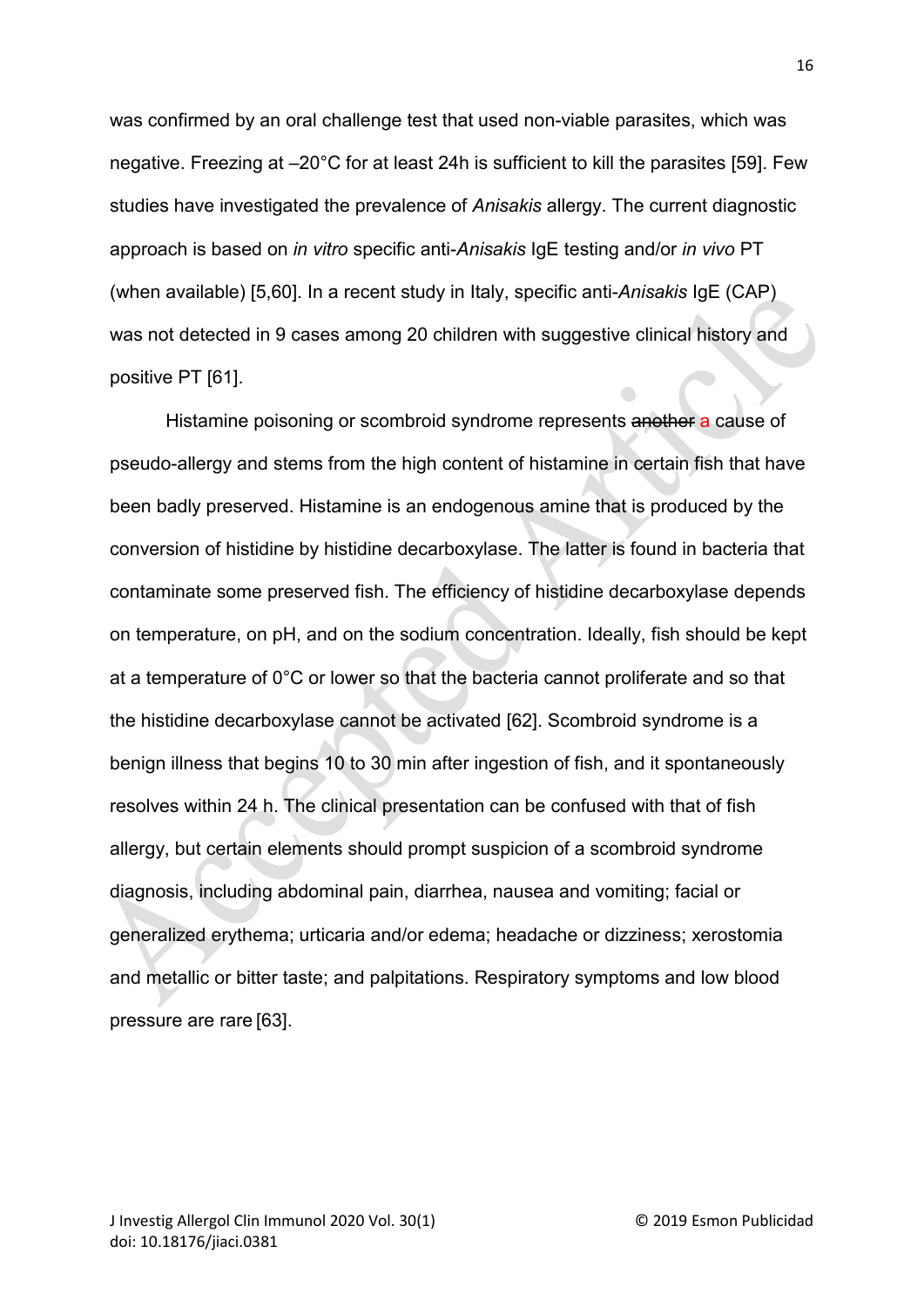## **Treatment**

At present, the only treatment for fish allergy is strict avoidance of triggers and the use of adrenalin injection in patients with anaphylaxis. There are no published studies regarding specific oral immunotherapy, but the reduced allergenicity of canned tuna has allowed its use in the induction of tolerance. A 2011 study by Turner et al. of 167 patients with allergies to salmon and tuna showed that 20% of the patients can tolerate these two species if the fish is canned. The patients showed reduced papule size in a PT to other species when they were exposed to allergenic extract from salmon and tuna [55].

Some researchers have used subcutaneous desensitization with fish extracts, but this treatment remains experimental. Therapies that employ subcutaneous immunotherapy using hypoallergenic parvalbumin are currently being tested [64,65,66].

## **Conclusion**

Allergic reactions to fish can be immediate and severe. The diagnosis is based on clinical history, prick tests, specific IgE tests, and if needed, oral challenge tests. The main fish allergens seem to be parvalbumin, enolase, aldolase, and collagen. Optimal management requires careful reflection to avoid unnecessary restriction, including consideration of the patient's allergic profile at the molecular level. However, the number of available fish allergens is very limited. Therapeutic hypoallergenic parvalbumin is being developed, but randomized controlled studies in large series are still needed.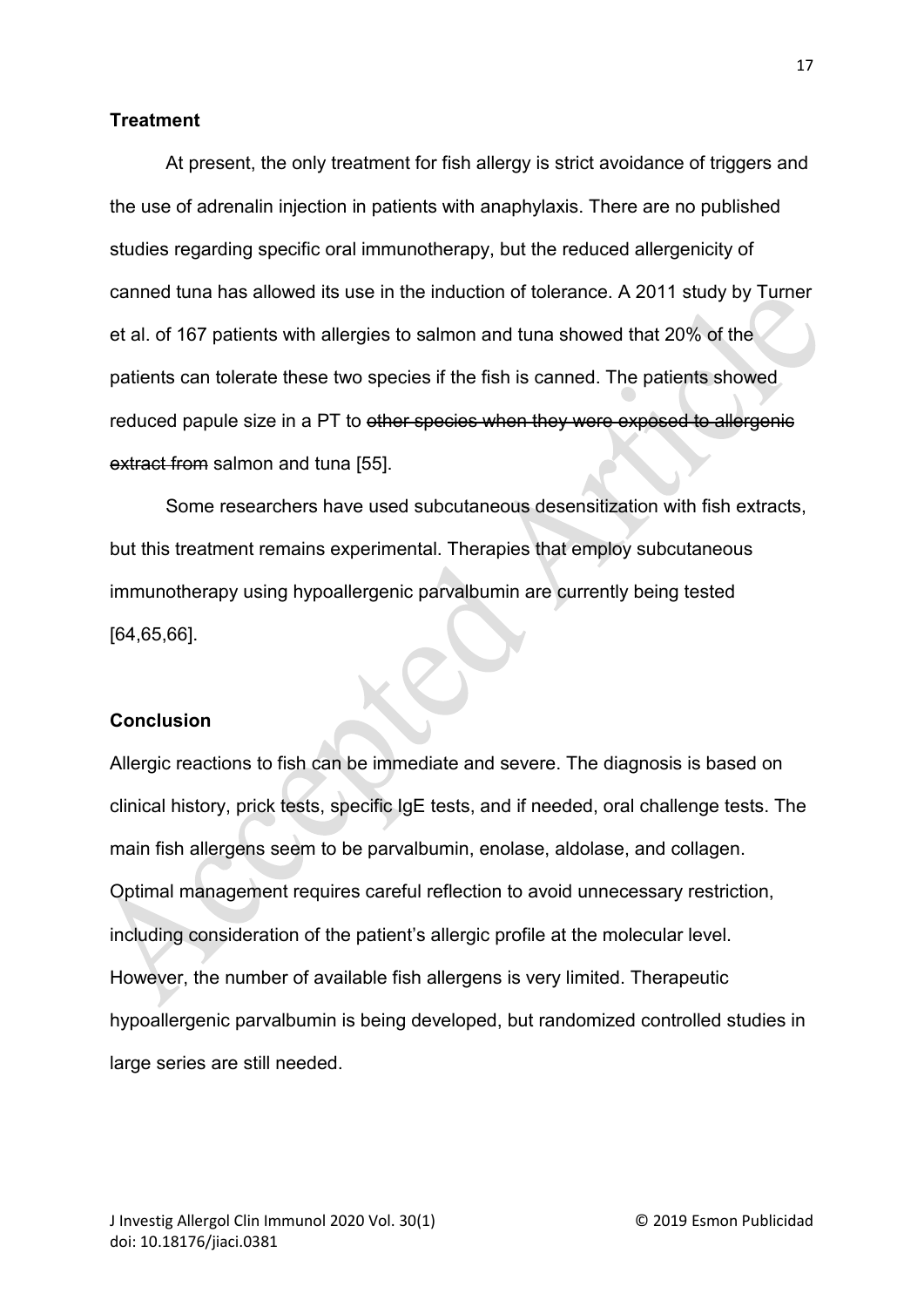#### **References:**

1. Kuehn A, Radauer C, Lopata A, Kleine-TebbeI J, Swoboda I. Extract-based and molecular diagnostics in fish allergy. Molecular Allergy Diagnostics. 2017;381-97.

2. Nwaru B.I, Hickstein L, Panesar S, Roberts G, Muraro A, Sheikh A. Prevalence of common food allergies in Europe: a systematic review and meta-analysis. Allergy. 2014;69:992-1007.

3. Moonesinghe H, Mackenzie H, Venter C, Kilbrun S, Turner P, Weir K. Prevalence of fish and shellfish allergy: A systematic review. Ann Allergy Asthma Immunol. 2016;117:264-72.

4. Stephen JN, Sharp MF, Reuthers T, Taki A, Campbell DE, Lopata AL. Allergenicity of bony and cartilaginous fish - molecular and immunological properties. Clin Exp Allergy. 2017;47: 300-12.

5. Sharp M, Lopata A. Fish Allergy: In Review. Clinic Rev Allerg Immunol. 2014;46:258–71.

6. Lopata A, Jeebhay M. Airborne Seafood Allergens as a Cause of Occupational Allergy and Asthma. Curr Allergy Asthma Rep. 2013;13:288–97.

7. Kuehn A, Codreanu-Morel F, Lehners-Weber C, Doyen V, Gomez-André S-A, Bienvenu F. Cross-reactivity to fish and chicken meat – a new clinical syndrome. Allergy. 2016;71:1772-81.

8. Tsabouri S, Triga M, Makris M, Kalogeromitros D, Church M, Priftis Kostas P. Fish and Shellfish Allergy in Children: Review of a persistent Food Allergy. Pediatric Allergy and Immunology. 2012;23:608-15.

9. Kuehn A, Morisset M, Hilger. Fish Allergens beyond beta- Parvalbumin. Revue Francaise d'aAllergologie. 2016;56:260-1.

10. Paulsen L, Morisset M, Kuehn A. EAACI Molecular Allergology User's Guide.

11. Vazquez-Ortiz M, Machinena A, Dominguez O, Alvaro M, Calvo-Campoverde K, Giner M et al*.* Food protein induced enterocolitis syndrome to fish and egg usually resolves by age 5 years in Spanish children. J Allergy Clin Immunol. 2017;5:512-5

12. Nowak-Węgrzyn A, Jarocka-Cyrta E, Moschione Castro A. Food Protein-Induced Enterocolitis Syndrome. J Investig Allergol Clin Immunol. 2017;27(1):1-18.

13. Vila Sexto L. Latest Insights on Food Protein-Induced Enterocolitis Syndrome: An Emerging Medical Condition. J Investig Allergol Clin Immunol. 2018;28:13-23.

14. Infante S., Marco-Martin G., Sanchez-Dominguez M., Rodriguez-Fernandez A., Fuentes-Aparicio V. et al*.* Food protein-induced enterocolitis syndrome by fish: Not necessarily a restricted diet. Allergy. 2018;73:728–732.

15. Vila L, García V, Rial MJ, Novoa E, Cacharron T. Fish is a major trigger of solid food proteininduced enterocolitis syndrome in Spanish children. J Allergy Clin Immunol Pract 2015;3:621-3.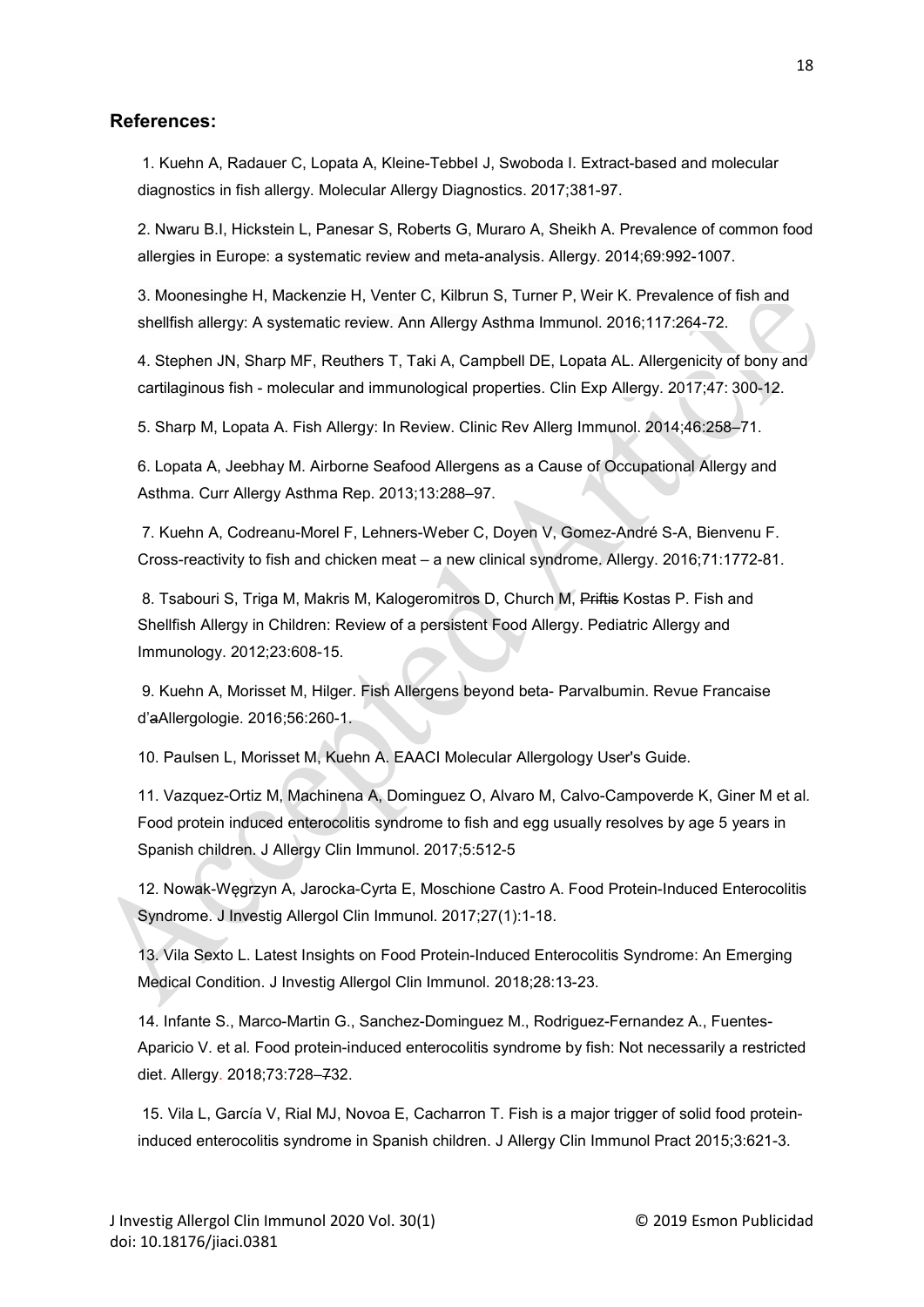16. Sopo SM, Monaco S, Badina L, Barni S, Longo G, Novembre E, et al. Food protein-induced enterocolitis syndrome caused by fish and/or shellfish in Italy. Pediatr Allergy Immunol 2015; 26:731-6.

17. González-Delgado P, Caparrós E, Moreno MV, Clemente F, Flores E, Velásquez L, et al. Clinical and immunological characteristics of a pediatric population with food protein-induced enterocolitis syndrome (FPIES) to fish. Pediatr Allergy Immunol 2016;27:269-75.

18. Tan JA, Smith WB. Non-IgE-mediated gastrointestinal food hypersensitivity syndrome in adults. J Allergy Clin Immunol Pract. 2014;2:355-7

19. Gonzalez-Delgado P, Caparrós E, Moreno MV, Cueva B, Fernández J. Food

protein-induced enterocolitis-like syndrome in a population of adolescents and

adults caused by seafood. J Allergy Clin Immunol Pract. 2018 Aug 1. pii:

S2213-2198(18)30464-1. doi: 10.1016/j.jaip.2018.07.028.

20. Jeebhay MF, Lopata A L. Occupational allergy in seafood processing workers. Adv Food Nutr Res 2012;66:47-73.

21. Kuehn A, Swoboda I, Arumugam K, Hilger C, Hentges F. Fish allergens at a glance: variable allergenicity of parvalbumins, the major fish allergens. Front Immunol. Frontiers in Immunology 2014;5:179.

22. Ballmer-Weber BK, Fernandez-Rivas M, Beyer K, Defernez M, Sperrin M, Mackie AR et al. How much is too much? Threshold dose distributions for 5 food allergens. J Allergy Clin Immunol. 2015 Apr;135(4):964-71.

23. Schulkes K, Klemans R, Knigge L, De Bruin-Weller M, Bruijnzeel-Koomen C, Marknell deWitt A. Specific IgE to fish extracts does not predict allergy to specific species within an adult fish allergic population. [Clin Transl Allergy](https://www.ncbi.nlm.nih.gov/pmc/articles/PMC4164331/) 2014;4:27.

24. Kuehn A, Hilger C, Lehners-Weber C, Coderanu-Morel F, Morisset M, Metz-Favre C et al. Identification of enolases and aldolases as important fish allergens in cod, salmon and tuna: component resolved diagnosis using parvalbumin and the new allergens. Clin Exp Allergy 2013;43:811-822.

25. Thalayasingam M, Lee BW. Fish and Shellfish Allergy. Chem Immunol Allergy 2015;101:152– 161.

26. Rheuters T, Raith M, Sharp MF, Koeberl M, Stephen J, Nugraha R et al. Characterisation of Ras k 1 a novel major allergen in Indian mackerel and identification of parvalbumin as the major fish allergen in 33 Asia-Pacific fish species. Clin Exp Allergy. 2018 Apr;48:452-463.

27. Kobayashi A, Tanaka H, Hamada Y, Ishizaki S, Nagashima Y, Shiomi K. Comparison of allergenicity and allergens between fish white and dark muscles. Allergy. 2006;61:357-63.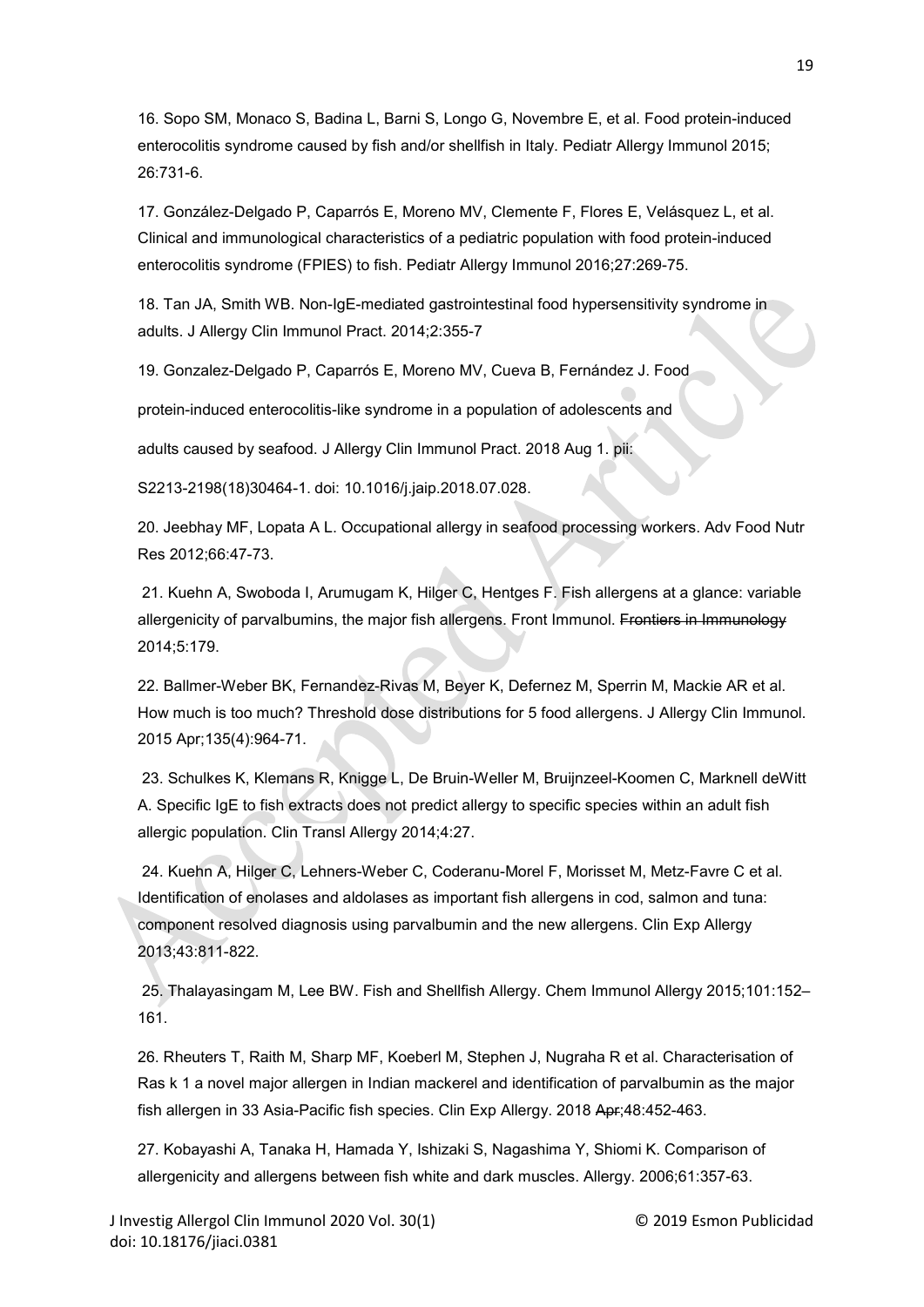28. Kobayashi A, Kobayashi Y, Shiomi K. Fish allergy in patients with parvalbumin-specific Immunoglobulin E depends on parvalbumin content rather than molecular differences in the protein among fish species. Bioscience, Biotechnology and Biochemistry 2016;80:2018-21

29. Valverde-Monge M, Pastor-Vargas C, Rodríguez del Rio P, Escudero C, Sánchez-García S, Mendez Brea P et al. Anaphylaxis by exclusive allergy to swordfish and identification of a new fish allergen. Pediatr Allergy Immunol. 2018;29:563-5.

30. Kubota H, Kobayashi A, Kobayashi Y, Shiomi K, Hamada-Sato N. Reduction in IgE reactivity of Pacific mackerel parvalbumin by heat treatment. Food Chem. 2016;206:78-84.

31. Kuehn A, Hutt-Kempf E, Hilger C, Hentges F. Clinical monosensitivity to salmonid fish linked to specific IgE-epitopes on salmon and trout beta-parvalbumins. Allergy. 2011;66:299-301.

32. Kobayashi Y, Akiyama H, Huge J, Kubota H, Chikazawa S, Satoh T. Fish Collagen is an important panallergen in the Japanese population. Allergy 2016;71:720-723.

33. Kobayashi Y, Kuriyama T, Nakagawara R, Aihara M, Hamada-Sato N. Allergy to fish collagen: Thermostability of collagen and IgE reactivity of patients' sera with extracts of 11 species of bony and cartilaginous fish. Allergol Int 2016;65:450-458.

34. Hilger C, Van Hage M, Kuehn A. Diagnosis of allergy to mammals and fish: cross reactive vs specific markers. Curr Allergy Asthma Resp 2017;17:64 -76.

35. Kuehn A, Hilger C, Hentges F. Anaphylaxis provoked by ingestion of marshmallows containing fish gelatin. J Allergy Clin Immunol. 2009;123:708-709.

36. Fujimoto W, Fukuda M, Yokooji T, Yamamoto T, Tanaka A, Matsuo H. Anaphylaxis provoked by ingestion of hydrolysed fish collagen probably induced by epicutaneous sensitization. Allergol Int. 2016;65:474-476.

3729. Walker S, Donet Camarena C, Freeman G. Alternatives to Isinglass for Beer Clarification. J. Inst. Brew 2007;113:347–354.

38. Geeves M, Hitchock-DeGregori S, Gunning P. A systematic nomenclature for mammalian tropomyosin isoforms. J Muscl Res Cell Mtil. 2015;36:147–153.

39. Liu R, Holck L, Yang E, Liu C, Xue W. Tropomyosin from tilapia (Oreochromis mossambicus) as an allergen. Clin Exp Allergy. 2013;43:365–377.

40. González-Fernández J, Alguacil-Guillén M, Cuéllar C, Daschner A. Possible Allergenic Role of Tropomyosin in Patients with Adverse Reactions after Fish Intake. Immunol Invest. 2018;47:416- 29.

41. Peixoto S, Monteiro T, Carvalho M, Santos M, Matos C, Bartolomé B, Labrador-Horrillo M, Quaresma M. Vertebrate Tropomyosin as an Allergen. J Investig Allergol Clin Immunol. 2018;28:51-3.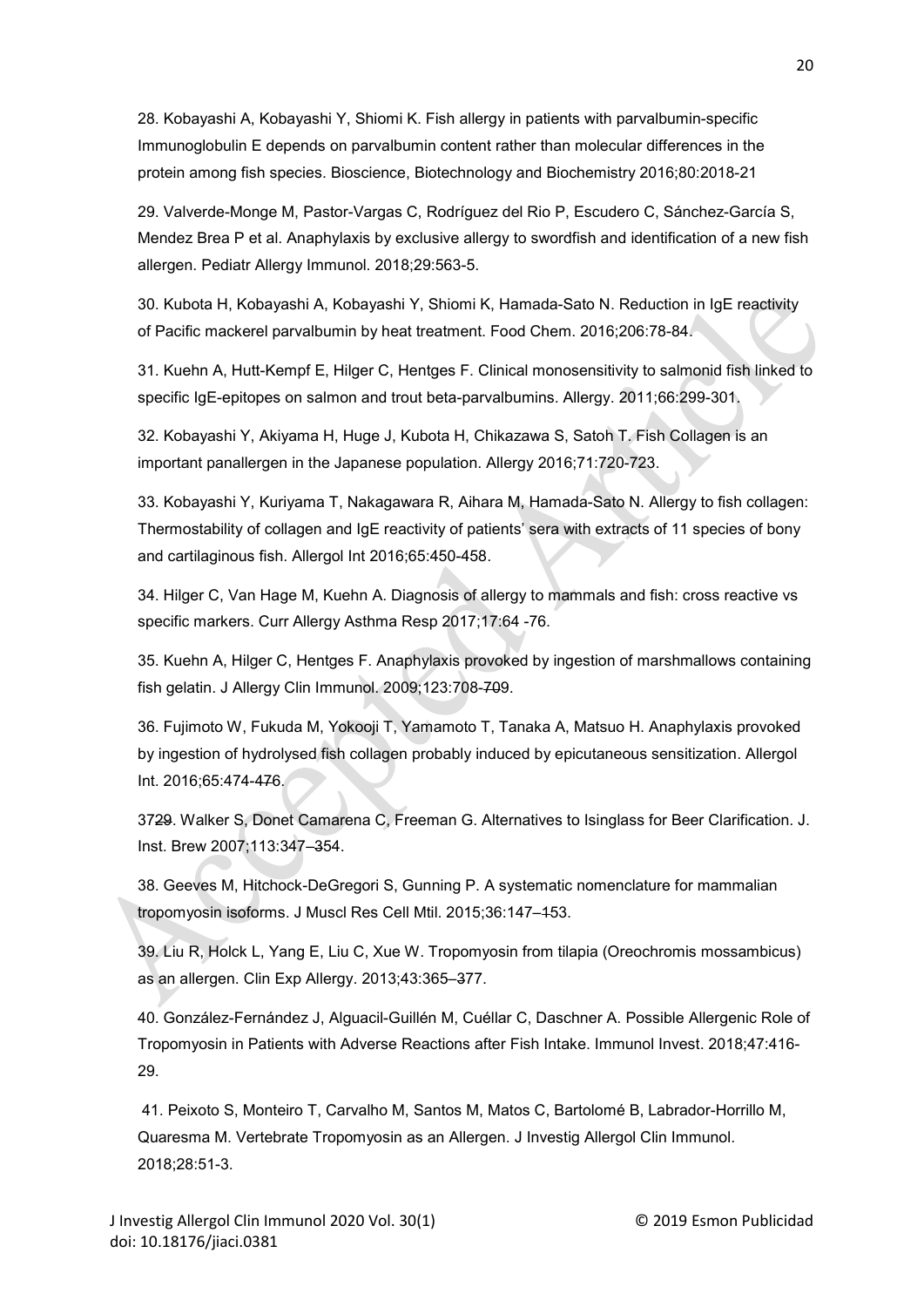42. González-De-Olano D, Rodríguez-Marco A, González-Mancebo E, Gandolfo-Cano M, Meléndez-Baltanás A, Bartolomé B. Allergy to red caviar. J Investig Allergol Clin Immunol 2011;21:493-4.

43. Kondo Y, Kakami M, Koyama H, Yasuda T, Nikajima Y, Kawamura M et al. IgE crossreactivity between fi shroe (Salmon, Herring and Pollock) and chicken egg in patients anaphylactic to salmon roe. Allergol Int. 2005;54:317-23.

44. Perez-Gordo M, Sanchez-Garcia S, Cases B, Pastor C, Vivanco F, Cuesta-Herranz J. Identification of vitellogenin as an allergen in Beluga caviar allergy. Allergy. 2008;63:479-480.

45. Larco-Rojas X, González-Gutiérrez ML, Vázquez-Cortés S, Bartolomé B, Pastor-Vargas C, Fernández-Rivas M. Occupational Asthma and Urticaria in a Fishmonger Due to Creatine Kinase, a Cross-Reactive Fish Allergen. J Investig Allergol Clin Immunol. 2017;27:386-8.

46. Ruethers T, Taki AC, Johnston EB, Nugraha R, Le TTK, Kalic T, McLean TR, Kamath SD, Lopata AL. Seafood allergy: A comprehensive review of fish and shellfish allergens. Mol Immunol. 2018 Aug;100:28-57.

47. Sørensen M, Kuehn A, Mills C, Costello C, Ollert M, Småbrekke L et al. Cross-reactivity in Fish Allergy: A Double-Blind Placebo-Controlled Food Challenge Trial. J Allergy Clin Immunol. 2017;140:1170–1172.

48. Viñas M, Pineda F, Izquierdo-Domínguez A, Castillo M, Castillo MJ, Hernández N, Delavalle B, Barrena J, Ibero M. Allergy To Limanda aspera (Yellowfin Sole): Report of a Case of Food Allergy in a Child. J Investig Allergol Clin Immunol. 2018;28:137-8.

49. Ebo DG, Kuehn A, Bridts CH, Hilger C, Hentges F, Stevens WJ. Monosensitivity to pangasius and tilapia caused by allergens other than parvalbumin. J Investig Allergol Clin Immunol. 2010;20(1):84-8.

50. Kalic T, Morel-Codreanu F, Radauer C, Ruethers T, Taki AC, Swoboda I et al. Patients Allergic to Fish Tolerate Ray Based on the Low Allergenicity of Its Parvalbumin. J Allergy Clin Immunol Pract. 2018 Nov 22. pii: S2213-2198(18)30738-4. doi:10.1016/j.jaip.2018.11.011.

51. Calderon-Rodriguez S, Pineda F, Perez R, Muñoz C. Tolerability to dogfish in children with fish allergy. Allergol Immunopathol (Madr). 2016 Mar-Apr;44(2):167-9.

52. Hilger C, Thill L, Grigioni F, Lehners C, Falagiani P, Ferrara A et al. IgE antibodies of fish allergic patients cross-react with frog parvalbumin. Allergy 2004:59;633-660.

53. Haroun-Díaz E, Blanca-López N, Vázquez de la Torre M, Javier Ruano, Somoza Álvarez ML, Labrador Horrillo M et al. Severe anaphylaxis due to crocodile meat allergy exhibiting wide crossreactivity with fish allergens. J Allergy Clin Immunol Pract. 2018;6:669-70.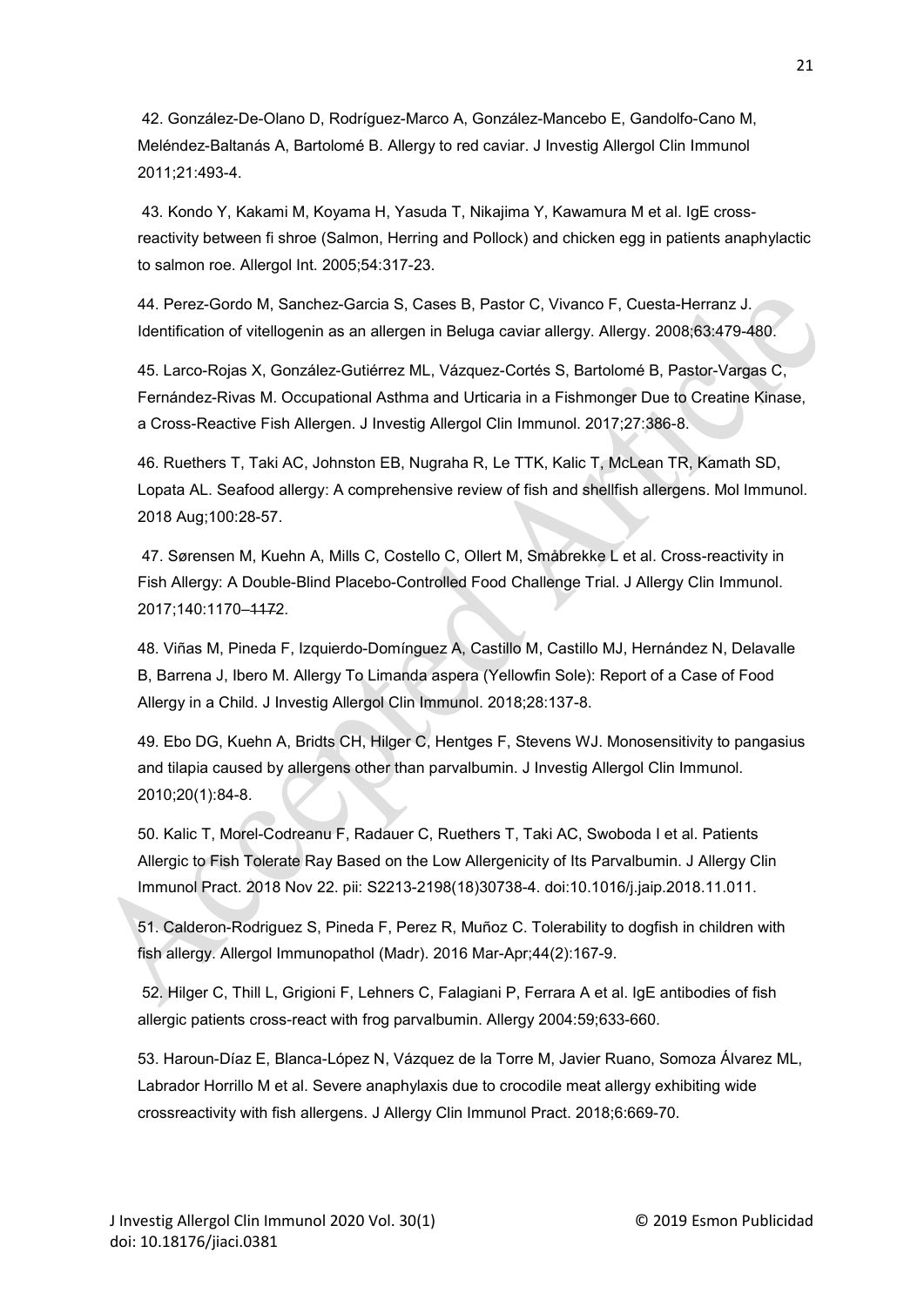54. Kuehn A, Fisher J, Hilger C, Sparla C, Biedermann T, Hentges F. Correlation of clinical monosensitivity to cod with specific IgE to enolase and aldolase. Ann Allergy Asthma Immunol 2014;113:670-671.

55. Turner P, Ng I, Kemp A, Campell D. Sea -food allergy in children: a descriptive study. Ann Allergy Asthma Immunol 2011;106:494-501.

56. García BE, Gamboa PM, Asturias JA, López-Hoyos M, Sanz ML, Caballero MT et al. Guidelines on the clinical usefulness of determination of specific immunoglobulin E to foods. J Investig Allergol Clin Immunol. 2009;19(6):423-32.

57. Barbarroja-Escudero et al. Bleak allergy: First case report. Allergology International 2016; 65;472-473

58. Chikazawa S, Hashimoto T, Kobayashi Y, Satoh T. Fish collagen allergy: a pitfall of the prickto-prick test with raw fish. Br J Dermatol 2015;173:1330–31.

59. Daschner A, Cue´llar C, Rodero M. The Anisakis allergy debate: does an evolutionary approach help? Trends Parasitol. 2012;28;9-15.

60. Nieuwenhuizen NE, Lopata AL. Allergic reactions to Anisakis found in fish. Curr Allergy Asthma Rep. 2014;14:455

61. Tripodi S, Pingitore G, Calvani M, Scala G, Rodriguez-Perez R, Sfika I, Asero R. Anisakis Sensitivity in Italian Children: A Prospective Study. J Investig Allergol Clin Immunol. 2017;27:142- 3.

62. Feng C, Teuber S, Gershwin ME. Histamine (Scombroid) Fish Poisoning: a Comprehensive Review. Clin Rev Allergy Immunol. 2016;50:64-9.

63. Ridolo E, Martgnago I, Senna G, Ricci G. Scombroid syndrome: it seems to be fish allergy but… it isn't. Curr Opin Allergy Clin Immunol 2016;16:516-21.

64. Zuidmeer-Jongejan L, Huber H, Swoboda I, Rigby N, Versteeg SA, Jensen BM et al. Development of a Hypoallergenic Recombinant Parvalbumin for First-in-Man Subcutaneous Immunotherapy of Fish Allergy. Int Arch Allergy Immunol. 2015;166:41-51.

65. Buonomo A, Nucera E, Schiavino D. Doctor, can I desensitize my food-allergic child using directly the allergenic molecules? Curr Opin Allergy Clin Immunol. 2016;16:278-83.

66. Doularidis N, Linhart B, Swoboda I, Gstotner A, Vassilopoulou E, Stolz F. In vivo allergenic activity of a hypoallergenic mutant of the major fish allergen Cyp c 1 evaluated by means of skin testing. J Allergy Clin Immunol. 2016;136:493-5.